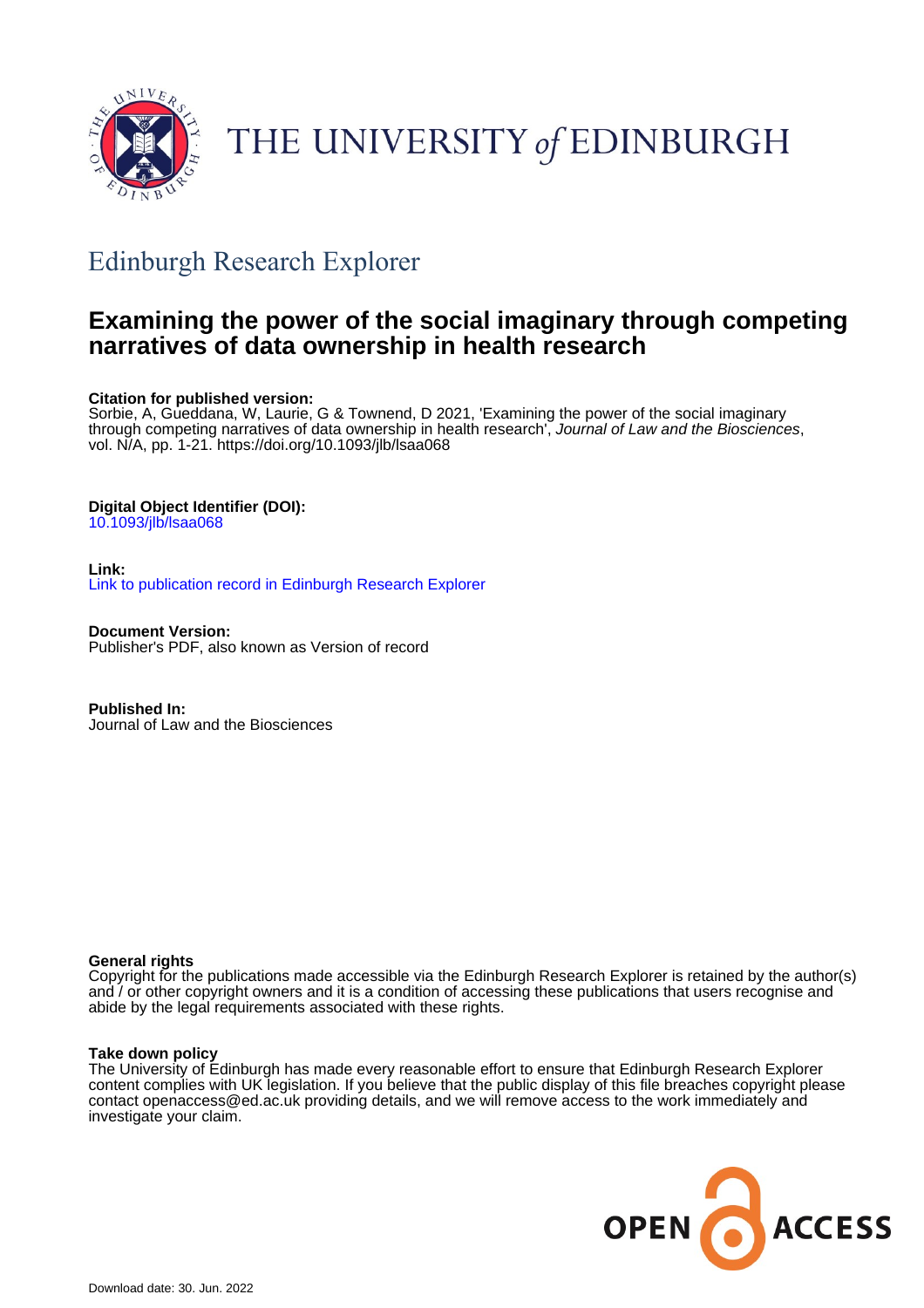

## Examining the power of the social imaginary through competing narratives of data ownership in health research

Annie Sorbie  $\mathbb{D}^1$  $\mathbb{D}^1$ , Wifak Gueddana  $\mathbb{D}^2$  $\mathbb{D}^2$ , Graeme Laurie  $\mathbb{D}^1$  and David Townend  $\mathbf{D}^{3,*}$  $\mathbf{D}^{3,*}$  $\mathbf{D}^{3,*}$ 

<sup>1</sup> Edinburgh Law School, Mason Institute for Medicine, Life Sciences and the Law, Edinburgh University, UK

<sup>2</sup> Department of Digital Humanities, Kings College London, UK

3Department of Health, Ethics, and Society, Care and Public Health

Research Institute (CAPHRI), Maastricht University, NL

\*Corresponding author. E-mail: d.townend@maastrichtuniversity.nl

#### ABSTRACT

This article explores the social imaginary in the context of data ownership and the (non-)delivery of the data sharing revolution in biomedicine. We contribute to this Special Issue's broad definition of an imaginary—as the shared (or, here, divergent) stakeholder views on the hopes, promises and expectations to be engendered through technoscientific development by developing a method and paradigm of 'competing narratives'. Despite multiple initiatives to encourage health data sharing, and a strong 'open access' agenda, the data sharing revolution is not yet delivered. Ownership is persistently (though inconsistently) presented as a barrier to data sharing. However, existing literature does not reveal how far appeals to ownership are part of the problem. This paper reports original, interdisciplinary research asking: in health research, in what ways, if at all, do notions of ownership (broadly conceived) of health-related data impact on sharing practices? Doctrinal and empirical research methods are used to expose evidence of drivers behind appeals to ownership in health data sharing. The findings speak to how funders and data custodians can better tailor existing and potential data sharing initiatives to perspectives and behaviors. The concept of 'my data' is important: notions of reward, opportunity, control, and safeguarding establish legitimate, potentially competing 'ownership' interests in data. In particular, this research raises questions about the longterm effectiveness of an open access ideology that ignores these subtleties. In conclusion we find power in the social imaginary of ownership with respect to biomedical data; however, that power emerges and is enacted

<sup>©</sup> The Author(s) 2021. Published by Oxford University Press on behalf of Duke University School of Law, Harvard Law School, Oxford University Press, and Stanford Law School. This is an Open Access article distributed under the terms of the Creative Commons Attribution License [\(http://creativecommons.org/licenses/by/4.0/\)](http://creativecommons.org/licenses/by/4.0/), which permits unrestricted reuse, distribution, and reproduction in any medium, provided the original work is properly cited.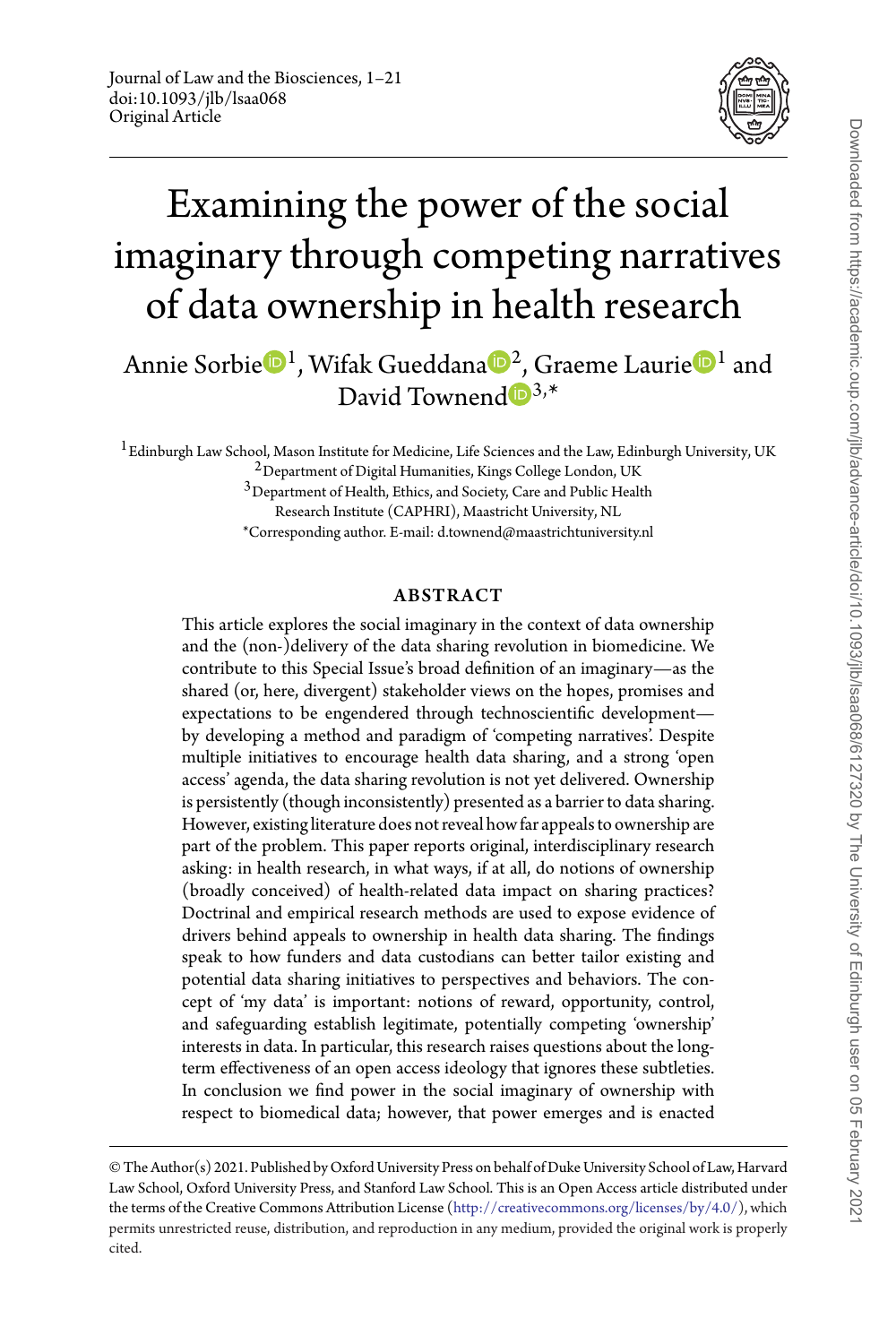in unexpected ways by multiple actors within the ecosystem, often driven by competing narratives about what is at stake. Importantly, formal legal property-type appeals to ownership appear to have far less power in the narratives about data than the ethical and social concerns that underpin responsible biomedical research.

KEYWORDS: Barriers, Data Sharing, Ownership, Property, Stewardship

#### I. INTRODUCTION: DELIVERING THE DATA SHARING REVOLUTION?

The benefits of effective data sharing and (re)use are well acknowledged.<sup>[1](#page-2-0)</sup> These are both generic—the potential for science to be advanced effectively through the optimization of existing data sets<sup>2</sup>—and also health specific—as clinicians strive to translate research findings into clinical practice.<sup>3</sup> The economic and scientific case for sharing research data<sup>4</sup> is recognized by funders<sup>5</sup> and promoted in publications such as the UK Concordant on Open Data Research.<sup>[6](#page-2-5)</sup> Furthermore, a PLOS ONE study indicates that most clinical and scientific researchers working with biomedical data appreciate that data sharing and reuse are important to their work.<sup>[7](#page-2-6)</sup>

Despite this momentum in data sharing, those who work with health data have reported that the 'data sharing revolution'[8](#page-2-7) has not yet been delivered. Evidence further suggests that practices of data sharing are uneven among existing health constituencies. For example, Pisani et al indicate that the data sharing practices of epidemiologists and public health researchers may lag many years behind those researchers working in the field of genomics.<sup>9</sup> Even here, Knoppers et al recognize that while data sharing in genomics has been accelerated by the Human Genome Project there are still 'inefficiencies and insufficiencies' to be addressed. $^{10}$ 

'Data sharing', both inthis paper and more generally, isthe practice of allowing access to personal data between different researchers. This immediately poses the question, 'access on which and whose terms?' And this question is at the heart of the research on which this paper is based. In all fields of research and commercial activity, where

- <span id="page-2-2"></span>3 Federer, L., Y. Lu, D. Joubert, J. Welsh, and B. Brandys, *Biomedical Data Sharing and Reuse: Attitudes [and Practices of Clinical and Science Research Staff](https://doi.org/10.1371/journal.pone.0129506)* , 10(6), Plos One, p. 1–17. p. 2 (2015) doi: 10.1371/ journal.pone.0129506
- <span id="page-2-3"></span>4 The Data Harvest Report, *Sharing data for knowledge, jobs and growth* (2014), [https://www.rd-alliance.org/](https://www.rd-alliance.org/data-harvest-report-sharing-data-knowledge-jobs-and-growth.html) [data-harvest-report-sharing-data-knowledge-jobs-and-growth.html](https://www.rd-alliance.org/data-harvest-report-sharing-data-knowledge-jobs-and-growth.html) (accessed June 11, 2020).
- <span id="page-2-4"></span>5 *The four signatories to the Concordant on Open Data Research are HEFCE, Research Councils UK, Universities UK and Wellcome* <https://www.ukri.org/files/legacy/documents/concordatonopenresearchdata-pdf/> (accessed June 11, 2020).
- <span id="page-2-5"></span>6 *Concordant on Open Data Research* (2016), [https://www.ukri.org/files/legacy/documents/concorda](https://www.ukri.org/files/legacy/documents/concordatonopenresearchdata-pdf/) [tonopenresearchdata-pdf/](https://www.ukri.org/files/legacy/documents/concordatonopenresearchdata-pdf/) (accessed June 11, 2020).
- 7 Federer et al, *Supra*, note 3.
- <span id="page-2-7"></span><span id="page-2-6"></span>8 Pisani, E., and C. Abouzahr, *Sharing health data: good intentions are not enough*, 88(6), BULLETIN OF THE World Health Organization, p. 462–466, p. 462 (2010) doi: [10.2471/BLT.09.074393.](https://doi.org/10.2471/BLT.09.074393)
- 9 *Id*. Pisani et al, pp. 462–466
- <span id="page-2-9"></span><span id="page-2-8"></span>10 Knoppers, B., J. Harris, I. Budin-Ljøsne, and E. Dove, *A human rights approach to an international code of conduct for genomic and clinical data sharing*, 133(7), Hum Genet, p. 895–903 (2014) doi: 10.1007/s00439- [014-1432-6. See also the work of the Global Alliance for Genomics and Health on accommodating diversity](https://doi.org/10.1007/s00439-014-1432-6) in data sharing and use: <https://www.ga4gh.org> (accessed June 11, 2020).

<span id="page-2-0"></span><sup>1</sup> Kostkova, P. et al, *Who owns the data? Open data for healthcare*, 4, Front. Public Health, (2016), doi: [10.3389/fpubh.2016.00007](https://doi.org/10.3389/fpubh.2016.00007)

<span id="page-2-1"></span><sup>2</sup> The Royal Society, *Science as an Open Enterprise* (2012), p7, [https://royalsociety.org/topics-policy/proje](https://royalsociety.org/topics-policy/projects/science-public-enterprise/report/) [cts/science-public-enterprise/report/](https://royalsociety.org/topics-policy/projects/science-public-enterprise/report/) (accessed June 11, 2020).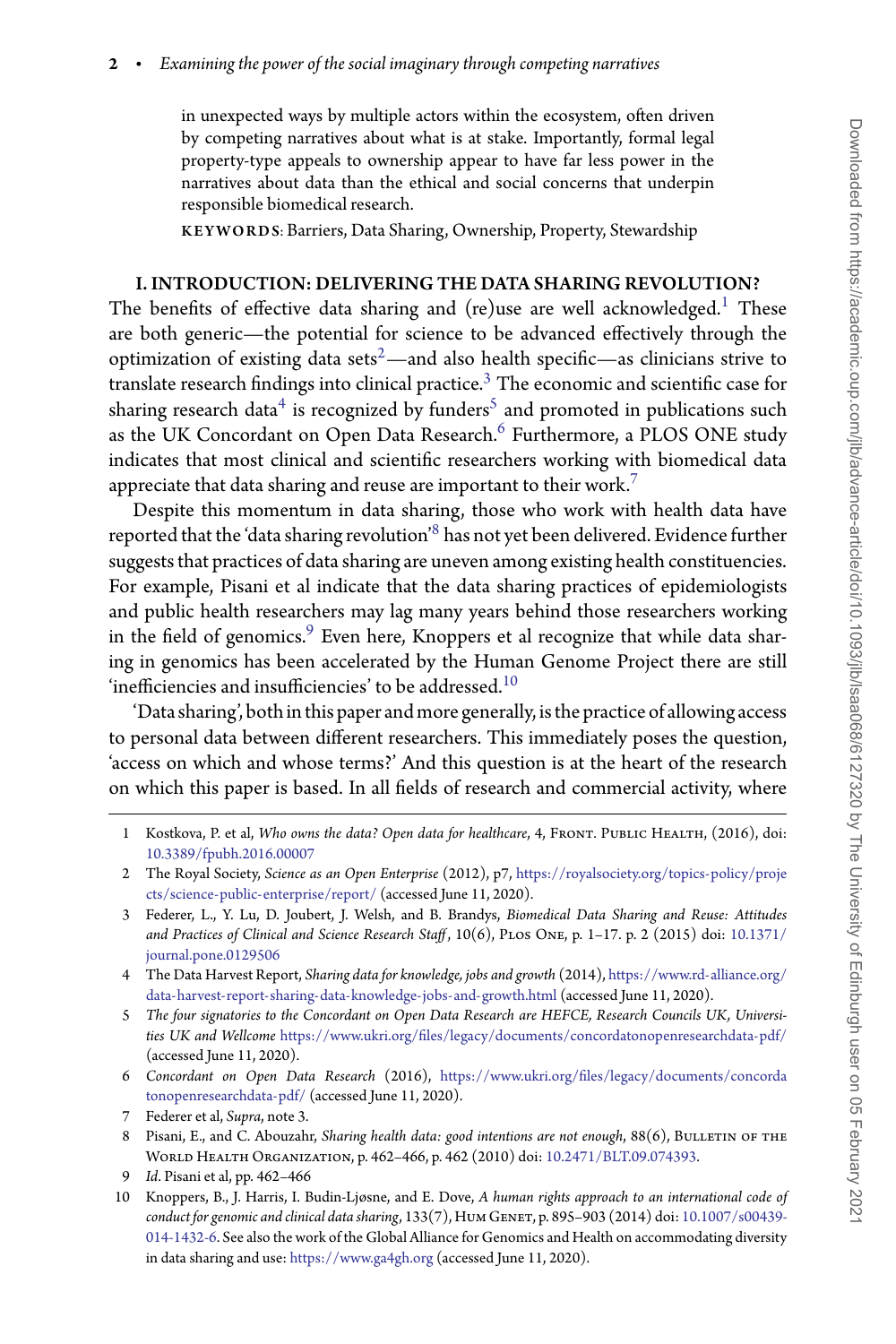commodities of value are traded and exchanged, there is a system of control—often called 'ownership' or 'property'—with rules and conventions (legal and more informal) about the extent to which the commodity that has been created by one individual or institution can be used by another. At one level, this model appears also to operate for personal data that are regulated, internationally, between persons from whom data are initially gained and the person(s) so gaining the data. The question of how far one individual can pre- or proscribe the access and use of personal data by another is extremely live and complex. But a more fundamental question is whether this is an example of 'property' or 'ownership' in action? As a matter of human dignity and human rights, the patient explaining their condition to a doctor or giving a blood sample cannot expect to be paid, at least in most jurisdictions, for their personal data, but they can expect that it is protected as a matter of human rights law relating particularly to their privacy. Indeed, most jurisdictions eschew any sense that there is formal, legal property in 'raw' data that might make the transaction of gathering the data in the first place a transaction where value might attach. However, there is also a competing tradition in most jurisdictions, relating to the creation of transferable commodities through human intellect, and that is most certainly an engine that generates 'intellectual property' (IP) that can be commodified for financial gain. This second tradition, in relation to the use of personal data between those who generate and then further process these data is certainly a matter of commercial interest. These are jurisdictionally specific rights expressing some internationally agreed concepts of 'property' and 'IP'. Underlying these legal concepts, moreover, are broader concepts that have a more colloquial meaning. Thus, 'ownership' and 'donation', even 'sharing' and 'giving', are grounded in the relationship between people about things, that do not have necessary legal meanings, but are the informal terms that are used and which regulate how those relationships work. These appeals to property-like claims imply some degree of 'control', perhaps even fairness about expectations of what might be done on the basis of the relationship, but they are informal, and unenforceable; they are social, linguistic hints of belonging and determination. Notwithstanding they express expectations (perhaps even of fairness), that they are still used suggests an unresolved tension between the law that rejects a formal 'property' in some cases, and the colloquial 'these data are mine'. This paper does not seek to limit the definitions of these terms, because of that social, linguistic plurality of meaning—the social imaginary of a plethora of terms implying the ability to pre- or proscribe access to the 'thing' or personal data, without the clarity and enforceability of law. Rather it seeks to report research that explores the extents of that imaginary amongst the ever-growing community of those who are engaged in the generation and analysis of personal data for biomedical research.

The impetus for this research is the *DataTerms* project that emerged from the experiences of Wellcome as a funder that, in discussions around the use, reuse and sharing of health data in research, terminology was frequently used in relation to the 'ownership' of data sets.<sup>[11](#page-3-0)</sup> Anecdotally this was in the context of ownership acting as a barrier to sharing, and serving to restrict access. A 2017 joint report by the British

<span id="page-3-0"></span><sup>11</sup> This research project was commissioned and funded by Wellcome's Expert Advisory Group on Data Access (EAGDA). The *DataTerms* fieldwork was undertaken under approval from the Edinburgh University Law School Research Ethics Committee; participation was on the basis of informed consent.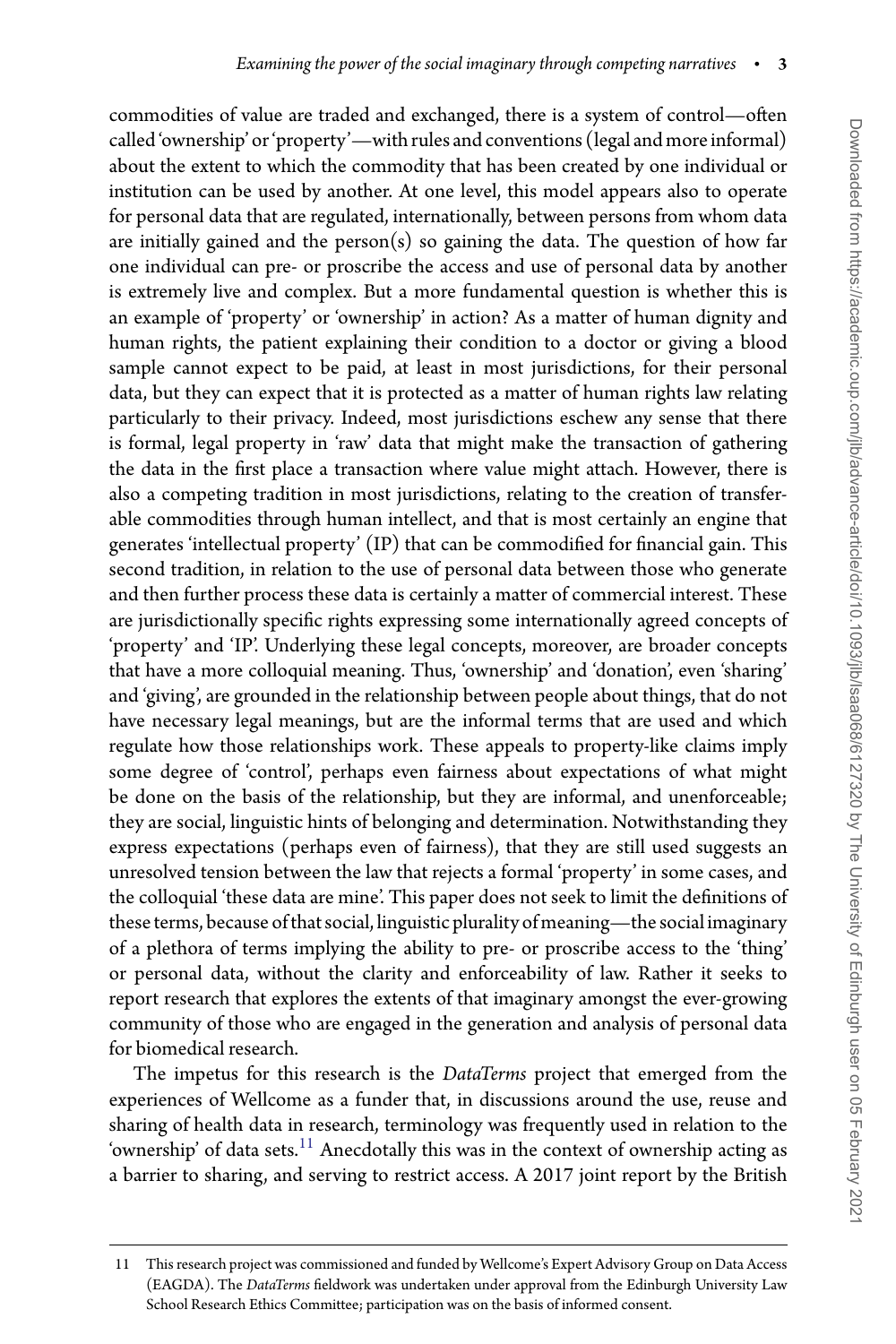Academy and the Royal Society on data management and use $^{12}$  $^{12}$  $^{12}$  captures the changing relationship in society, and by extension, governance:

'The traditional data lifecycle was clear, relatively sequential, predictable, often managed by a single organisation and made it comparatively easy to erase data sets that were no longer needed. These characteristics also meant that data governance could focus on a specific point in the 'cycle', such as on collection, and use this single point to gain significant leverage over the broader process. However, this traditional approach is now under considerable strain.'[13](#page-4-1)

The report suggests that, in this shift from near linear data usage to multi-directional, networked relationships to data, the meanings of key legal and governance concepts, including privacy, ownership and consent, have shifted and continue to do so, and that 'ownership' is a concept under 'unprecedented strain' and giving rise to 'significant tensions['.14](#page-4-2) This focus on ownership was of particular interest to the *DataTerms* team (composed of three academic lawyers and a social scientist) as the legal terminology that is provided by data protection legislation—as the main legal framework governing data sharing and use—is simply not couched in these terms. This disjunct between law and community perspectives suggested that appeals to ownership were about more than attempts to stake legal claims to data. We explore the legal landscape further in Section II below.

In this paper we do not seek to argue for or against a property-based system of data sharing. Rather, the *DataTerms* project explored current experiences and practices around data sharing in order to better understand whether ownership is indeed perceived to be an obstacle and, if so, to expose any evidence behind these appeals to ownership, whether these are in a strict legal sense or in a subtler metaphorical or philosophical sense.

In framing the contribution of our research, we are not suggesting that shortcomings in delivering the data sharing agenda have been ignored or neglected. Indeed recent initiatives across research communities have advocated for a human rights approach to an international code of conduct for genomic and clinical data sharing,  $15$  a global privacy governance framework directed to establishing privacy law harmonization for biobanking,  $16$  a standardized format for citing (and thereby incentivizing) data

<span id="page-4-0"></span><sup>12</sup> The Royal Society and The British Academy, *Data Management and Use: Governance in the 21st Century* (2017), [https://royalsociety.org/-/media/policy/projects/data-governance/data-management-gove](https://royalsociety.org/-/media/policy/projects/data-governance/data-management-governance.pdf) [rnance.pdf](https://royalsociety.org/-/media/policy/projects/data-governance/data-management-governance.pdf) (accessed June 11, 2020).

<sup>13</sup> *Id*. The Royal Society and The British Academy, p.15

<span id="page-4-2"></span><span id="page-4-1"></span><sup>14</sup> *Id*. The Royal Society and The British Academy, p.29 and p. 6. Prainsack explores this developing tension in the conceptualization of property in relation to data in Prainsack (2017) *Logged out: Ownership, exclusion* and public value in the digital data and information commons, BIG DATA AND SOCIETY January–June. p. 1-15 DOI: [10.1177/2053951719829773.](https://doi.org/10.1177/2053951719829773) She shows the tension between (what we would understand to be) commodity-reward and dignity-safeguarding concepts of property, and within safeguarding, the nature of commons conceptualizations.

<sup>15</sup> Knoppers, B. et al (2014), *Supra* note 10.

<span id="page-4-4"></span><span id="page-4-3"></span><sup>16</sup> Dove, E., *Biobanks, Data Sharing, and the Drive for a Global Privacy Governance Framework*, 43(4), The Journal of Law, Medicine & Ethics, p. 675–689 (2015) doi: [10.1111/jlme.12311.](https://doi.org/10.1111/jlme.12311)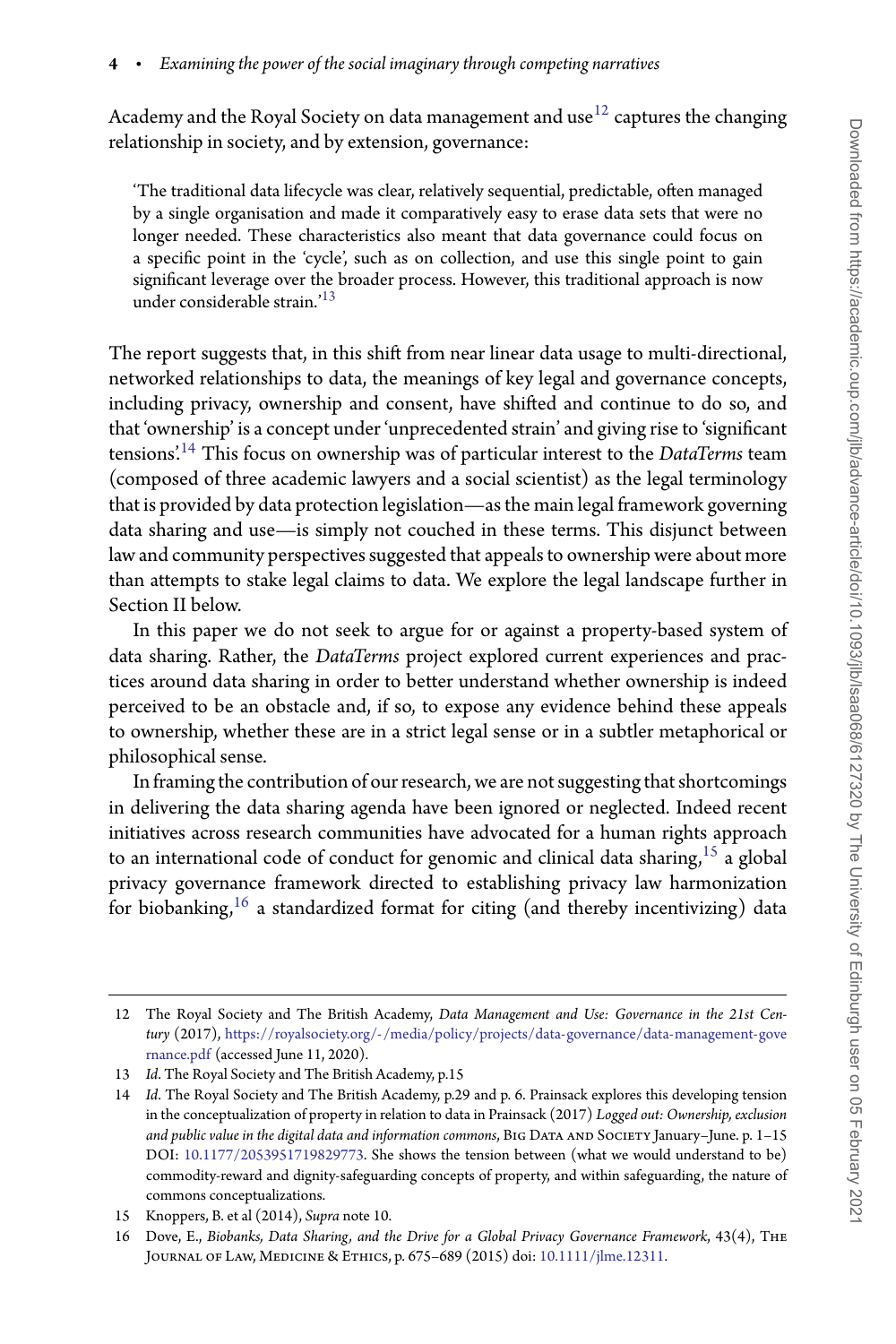generators, $^{17}$  $^{17}$  $^{17}$  and the adoption of principles on the legal interoperability of research data.<sup>[18](#page-5-1)</sup> However, while the general aspiration of data sharing is broadly seen as a 'good thing', existing evidence, as gathered by the Royal Society, indicates that actual behaviors and practices vary significantly across scientific sectors, research ecosystems, and other techno-socio domains.<sup>19</sup>

Taken together, this body of literature and initiatives suggest a disconnect between 'top-down' policy and 'bottom-up' practice in health data sharing. This divide seems likely to become more, rather than less, pronounced as new health data sharing initiatives, such as data philanthropy, $20$  rely not only upon novel data flows from those who donate data altruistically, but also seek to maximize the health and social benefits derived from that data by effective sharing more widely within and beyond the (health) research community.<sup>[21](#page-5-4)</sup>

Our core proposition is that, if stakeholders in health research are to tackle barriers to the reuse and sharing of health data effectively, and to implement existing and potential data sharing initiatives fully, then we must first seek to understand better the attitudes and the narratives that underpin these obstacles; that is, what assumptions, expectations, and stories underpin the language of 'my data'?  $^{22}$  $^{22}$  $^{22}$  Thus, while barriers to effective data sharing and reuse are undoubtedly multi-faceted and context specific, inthis study we focus our contribution on one aspect ofthis bigger picture: how notions of ownership (broadly conceived) of health-related data impact upon effective data sharing.

The paper starts with a brief analysis of the role that ownership plays in health data sharing, with reference first to the law, and then to wider motivational barriers (Section II). This highlights that while explicit appeals to ownership, in a narrow legal sense, are persistent, it is not clear how these are collectively understood by multiple stakeholders who interact with data in different ways. We find that ownership can be characterized in multiple and competing ways, both within and beyond the law. In Section III we go on to describe how this informed the mixed-method design of our empirical enquiries, which comprised 54 completed questionnaires, three focus groups and two interviews. Here we introduce the idea of 'competing narratives', both as a phenomenon and as a method, which helps us to understand how users interact with data and the narratives that they construct around this. Our findings, in Section IV, suggest that quantitatively the construct of ownership per se has low significance. However, the results of the qualitative analysis show multiple narratives and a nuanced understanding of ownership in a broader sense. In Section V we discuss these findings, thus bridging a gap between the existing literature on data sharing barriers and that on initiatives to address such barriers. In our conclusion we find that there is indeed much power inthe social imaginary of ownership with respect to data inthe biomedical

<span id="page-5-0"></span><sup>17</sup> Bierer, B., M. Crosas, and H. Pierce, *Data Authorship as an Incentive to Data Sharing*, 376, THE NEW ENGLAND Journal of Medicine, p. 1684–1687 (2017) doi: [10.1056/NEJMsb1616595.](https://doi.org/10.1056/NEJMsb1616595)

<sup>18</sup> The CODATA Report, *Infra* note 37.

<span id="page-5-1"></span><sup>19</sup> The Royal Society, *Science as an Open Enterprise*, *Supra* note 2.

<span id="page-5-2"></span><sup>20</sup> Taddeo, M, *Data Philanthropy and Individual Rights*, 27, MINDS & MACHINES, p. 1-5. p.2 (2017)

<span id="page-5-3"></span><sup>21</sup> *Id*, Taddeo, M (2017)

<span id="page-5-5"></span><span id="page-5-4"></span><sup>22</sup> Van Panhuis, W., P. Paul, C. Emerson, J. Grefenstette, R. Wilder, A. Herbst, D. Heymann, and D. Burke, *A systematic review of barriers to data sharing in public health*, 14, BMC PUBLIC HEALTH, p. 1–9 (2014). At p. 2, the authors suggest that: 'Unless these barriers are better understood, solutions may remain ineffective.'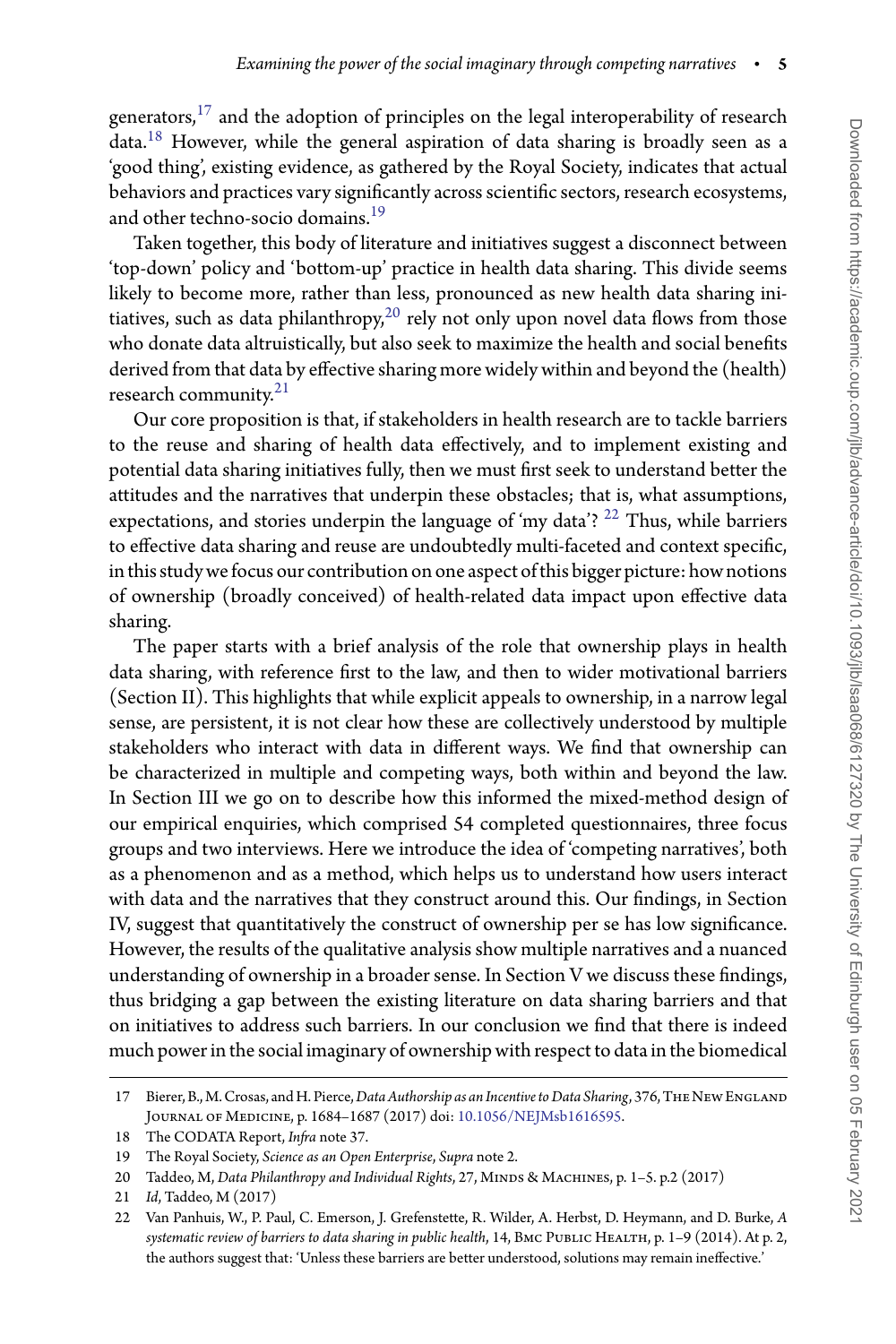sphere; however, that power emerges and is enacted in unexpected ways by multiple actors within the ecosystem, often in ways driven by competing narratives about what is at stake. Importantly, formal legal property-type appeals to ownership appear to have far less power in the stories that are told about data than the ethical and social concerns that underpin responsible biomedical research.

#### II. OWNERSHIP AND HEALTH DATA SHARING: LEGAL AND MOTIVATIONAL BARRIERS

The law provides neither a straightforward nor comprehensive account of the role that ownership plays in health data sharing. In this section we briefly outline why this is so, before widening our consideration to how motivational barriers to data sharing may provide a more holistic account of appeals to ownership. We then synthesize these findings to draw out the implications for our empirical enquiries.

While the law, per se, is consistently identified as a potential barrier to effective data sharing, $2<sup>3</sup>$  references to the role of ownership in this context are persistent, yet also patchy and under-developed. By way of example, Panhuis et al's 2014 systematic review of barriers to data sharing in public health<sup>[24](#page-6-1)</sup> includes factors such as the 'guardianship or ownership['25](#page-6-2) role adopted by those who collect data, which could result in a default position of restricting access to data, and 'copyright'<sup>26</sup> being used to restrict data access. Alongside this, the authors point to uncertainties and inconsistencies around who 'owns' public health data, as well as anxieties relating to the 'protection of privacy'.<sup>[27](#page-6-4)</sup> In their Chatham House Report of 2015, Sane and Edelstein revisit the legal barriers identified by Panhuis et al.<sup>[28](#page-6-5)</sup> and identify 'strict personal data protection laws'<sup>29</sup> and the associated 'ambiguous legal framework' asthe main barrierto data sharing, making only brief reference to 'intellectual property rights and data ownership',<sup>[30](#page-6-7)</sup> amongst other relevant matters.

Indeed, the reality is that those engaged in health research may well approach the legalities of using and sharing data with some trepidation—there is no single source of law that governs this endeavor. These challenges are multiplied when sharing occurs between countries or regions, and so across diverse legal systems and data sharing cultures. However, as noted at the outset, data protection legislation in Europe does not describe the relationships that stakeholders have with data in terms of legal ownership,  $31$  nor has it ever done so. Similarly, where a common law duty of confidentiality arises, with the effect that identifiable health-related data cannot normally be disclosed without an actionable breach arising (save in limited circumstances, including where consent has been obtained or disclosure is in the public interest), the position remains that these relationships do not operate in formal terms of ownership. Rather,

<sup>23</sup> *Id.* Panhuis et al (2014), note 22, p. 5–6.

<span id="page-6-0"></span><sup>24</sup> *Id.* Panhuis et al (2014), note 22.

<span id="page-6-1"></span><sup>25</sup> *Id.* Panhuis et al (2014), note 22, p. 5.

<span id="page-6-2"></span><sup>26</sup> *Id.* Panhuis et al (2014), note 22, p. 5.

<span id="page-6-3"></span><sup>27</sup> *Id.* Panhuis et al (2014), note 22, p. 5.

<span id="page-6-5"></span><span id="page-6-4"></span><sup>28</sup> Sane, J., and M. Edelstein, *Overcoming Barriers to Data Sharing in Public Health: A Global Perspective*, Chatham House, The Royal Institute of International Affairs, p. 1–24 (2015).

<sup>29</sup> *Id.* Sane and Edelstein (2015), note 28, p. 8.

<span id="page-6-6"></span><sup>30</sup> *Id.* Sane and Edelstein (2015), note 28, p. 8.

<span id="page-6-8"></span><span id="page-6-7"></span><sup>31</sup> General Data Protection Regulation (EU) 2016/679 (OJ L 119, 4.5.2016, p. 1–88).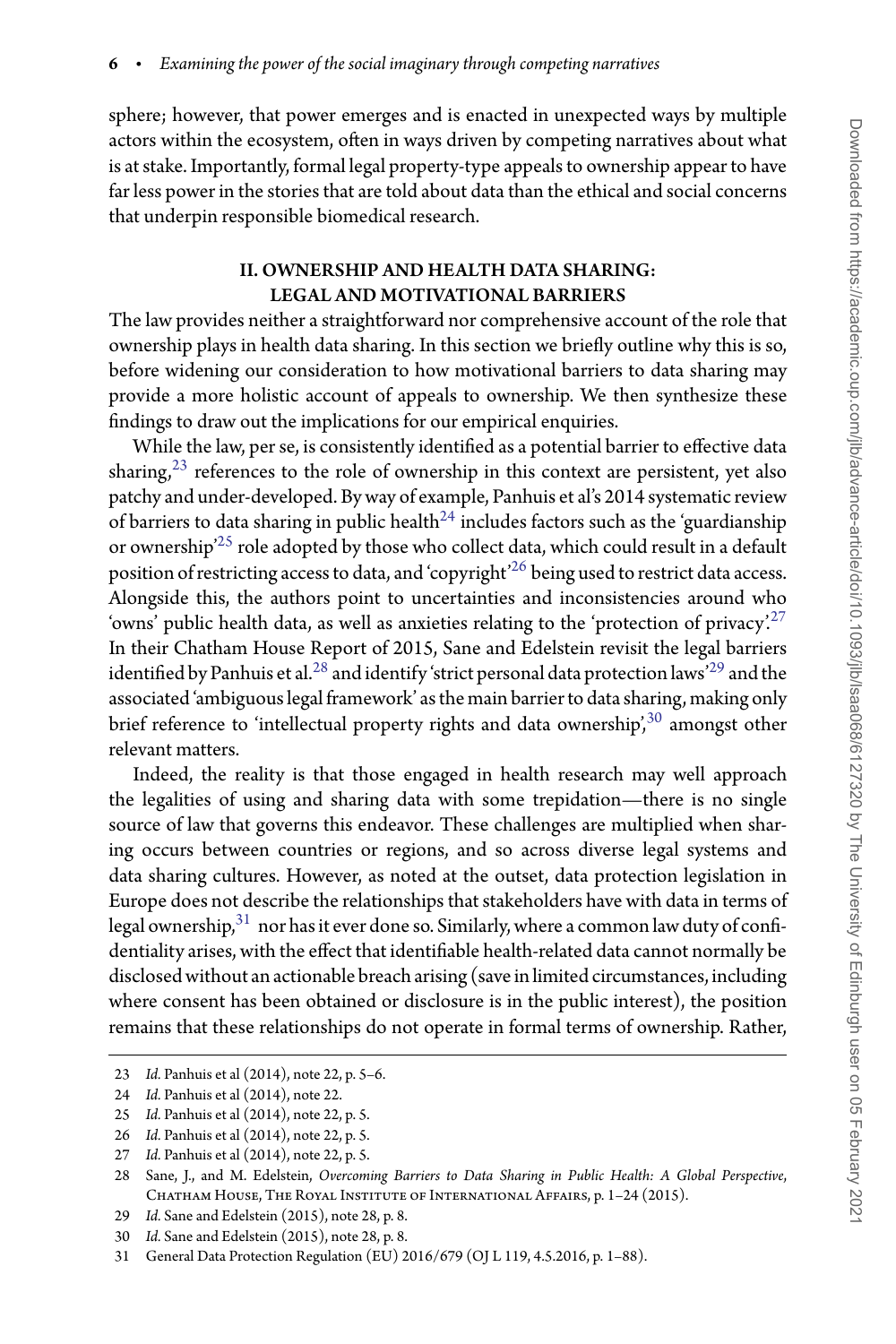obligations are owed on the basis of a privacy or confidentiality framing of the 'how', 'when', 'where' and 'why' personal data or information are processed.<sup>32</sup>

Looking more widely, IP law—the protection of 'creations of the mind' by, most commonly in health research, patents, copyright or trademarks $33$ —is a related legal domain that has also been closely linked to data sharing.<sup>[34](#page-7-2)</sup> The impact of intellectual property rights (IPRs) on health data sharing has been considered by Andanda in the context of clinical trial data. She identifies that: ' *...* a worrying trend has emerged whereby researchers often cite IPRs as a reason why results cannot be disseminated.<sup>35</sup> She suggests that '[t]he unwillingness to share data freely certainly means that some researchers consider their data proprietary "with a competitive advantage over other groups in terms of discovery and further acquisition of funds that would expand their research operations".<sup>[36](#page-7-4)</sup> This implicates notions of ownership both in a legal sense, but also in terms of researchers' proprietary approach towards data as an exclusionary activity that militates against access and sharing. Andanda's characterization of this as a 'worrying trend' suggests that, in the circumstances she describes, this is not a 'good' reason to restrict access to data.

More recently, in October 2016, the CODATA Legal Interoperability Interest Group reported on the Legal Interoperability of Research Data: Principles and Implementation Guidelines (the CODATA Report).<sup>[37](#page-7-5)</sup> This report considers the ability of researchers (generally, as opposed to in health research specifically) to reuse, share and access data for research purposes in the context of IP law[.38](#page-7-6) The premise of the CODATA Report is that there is a lack of understanding and information around legal issues concerning research data generally. The report gives examples of how IP law can impede data sharing where there is a lack of clarity around the legal conditions under which data may be reused,<sup>39</sup> both on the part of those who disseminate<sup>[40](#page-7-8)</sup> as well as use research data.<sup>[41](#page-7-9)</sup>

This suggests yet another way in which notions of ownership of (health) data might impede data sharing, namely, in terms of the (actual or perceived) complexities of

<sup>32</sup> Now encompassed by Article 8 of the European Convention of Human Rights.

<span id="page-7-1"></span><span id="page-7-0"></span><sup>33</sup> World Intellectual Property Organisation, <http://www.wipo.int/about-ip/en/> (accessed June 11, 2020). This is also the definition used in the CODATA Report, note 37, at p. 36.

<span id="page-7-2"></span><sup>34</sup> Chokshi, D., M. Parker, and D. Kwiatkowski, *Data sharing and intellectual property in a genomic epidemiology* network: policies for large-scale research collaboration, 84, WORLD HEALTH ORGANIZATION. BULLETIN OF the World Health Organization, p. 382–7 (2006).

<span id="page-7-3"></span><sup>35</sup> Andanda, P., *Managing Intellectual Property Rights Over Clinical Trial Data to Promote Access and Benefit Sharing in Public Health*, 44, IIC, p. 140–177. p. 141 (2013) doi: [10.1007/s40319-012-0016-z](https://doi.org/10.1007/s40319-012-0016-z)

<span id="page-7-4"></span><sup>36</sup> *Ibid.* Andanda (2013), p141, see footnote 6, citing de Carvalho, E., A. Batilana, J. Simkins, H. Martins, J. Shah, D. Rajgor, A. Shah, S. Rockart, R. Pietrobon, and S. Hay, *Application Description and Policy Model in Collaborative Environment for Sharing of Information on Epidemiological and Clinical Research Data Sets*, 5, Plos One (2010).

<span id="page-7-5"></span><sup>37</sup> RDA-CODATA, *Legal interoperability of research data: principles and implementation guidelines*, October 2016, [http://www.codata.org/uploads/Legal%20Interoperability%20Principles%20and%20Implementati](http://www.codata.org/uploads/Legal%20Interoperability%20Principles%20and%20Implementation%20Guidelines_Final2.pdf) [on%20Guidelines\\_Final2.pdf](http://www.codata.org/uploads/Legal%20Interoperability%20Principles%20and%20Implementation%20Guidelines_Final2.pdf) (accessed June 11, 2020), referred to as 'The CODATA Report'.

<span id="page-7-6"></span><sup>38</sup> *Id*, CODATA Report (2016), p1. The report explicitly carves out, for example, consideration of other legal matters that may impact on data sharing, such as 'human privacy', as well as other perspectives beyond the purely legal.

<sup>39</sup> *Id*. CODATA Report (2016), p. 8.

<span id="page-7-7"></span><sup>40</sup> *Id*. CODATA Report (2016), p. 19.

<span id="page-7-9"></span><span id="page-7-8"></span><sup>41</sup> *Id*. CODATA Report (2016), p. 9.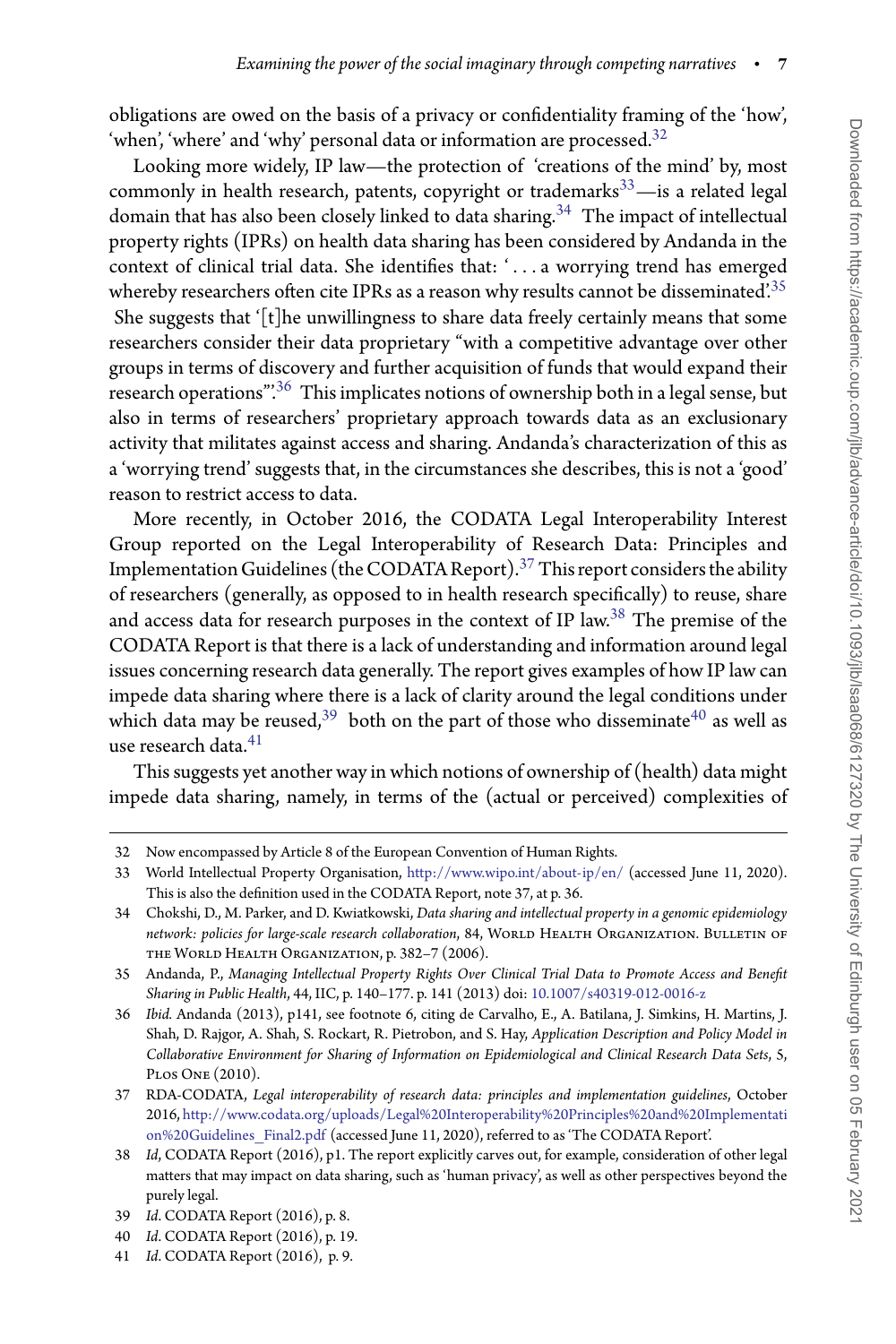the IP regime resulting in a default position where access to data is restricted. $42$  This analysis aligns with a key challenge faced by data linkage initiatives, where a complex legal landscape (largely, but not exclusively, in data protection terms) can lead to a 'culture of caution'. Sethi and Laurie<sup>43</sup> highlight that this is typified in contexts where stakeholders—be they researchers or regulators—default to a conservative approach, with the effect that a margin of conservative interpretation of law is adopted that drives behaviors at levels well below what the law actually requires or allows. A further compounding feature of law in both the spheres of data protection and IP law is that law rarely, if ever, *mandates* sharing. Compulsory IP licenses are notoriously contentious, and data protection law tacitly favors the non-processing of data over processing. In short, all of this is indicative of a culture where doing nothing *is* an option.

Lawyers are often inclined to view what we see as legal terminology—such as 'ownership'—with some rigidity, but it is not uncommon for 'property'-based language to be used in relation to confidential information in a 'loose, metaphorical sense'.<sup>44</sup> As highlighted by Montgomery,<sup>45</sup> as individuals' data are tested and analyzed—and, in the case of health research, anonymized and aggregated—this can give rise to multiple and potentially conflicting proprietary claims to 'my data' from the individuals themselves, clinicians, health researchers and even institutions. This suggests that creating 'value' *from* data may be quite distinct from the recognition of inherent value *in* the original data, and is an instance of how competing narratives around data sharing may be constructed by multiple stakeholders. Thus, the citizen who talks of 'my data' refers to information that relates to her in some significant and/or profound way (e.g. because a lack of control might compromise privacy or confidentiality), while others talk of 'my data' as a reflection of the labor spent to create and curate a dataset. In this way the motivations behind the loose, metaphorical appeals to 'my data' may be quite different. Put otherwise, there might be much more meaning hidden beneath apparent appeals to ownership than a mere desire for a property-based claim to control data akin to other forms of tangible property, like a car or a cello.

These observations inform our empirical enquiries in a number of ways. First, while both data protection and IP law may be engaged by health data sharing, the effect of these legal frameworks—in terms of how they are understood by stakeholders and impact upon data sharing practices—is far from clear. In this sense the law alone cannot account for the persistence of notions of ownership in relation to health data, and a more holistic approach is demanded. The analysis above has, however, underlined three more general points about the legal landscape.

The first observation is that ownership often appears alongside concerns relating to privacy and data protection. The proximate consideration of these last two concepts as key legal barriers to sharing health data is, perhaps, unsurprising, given that functionally they can perform similar exclusionary roles of non-access as do appeals to property or ownership. But as a matter of strict law, a property paradigm is very distinct from a privacy or data protection paradigm; failure to appreciate this suggests that how barriers

<sup>42</sup> *Supra*, Panhuis et al (2014), note 22, p5.

<span id="page-8-1"></span><span id="page-8-0"></span><sup>43</sup> Sethi, N., and G. Laurie, *Delivering proportionate governance in the era of eHealth*, 13, MEDICAL LAW International, p. 168–204. p. 172–173 (2013).

<sup>44</sup> *Id.* Sethi and Laurie (2013), note 43.

<span id="page-8-3"></span><span id="page-8-2"></span><sup>45</sup> Montgomery, J., *Data Sharing and the Idea of Ownership*, 23, The New Bioethics, p. 81–86 (2017).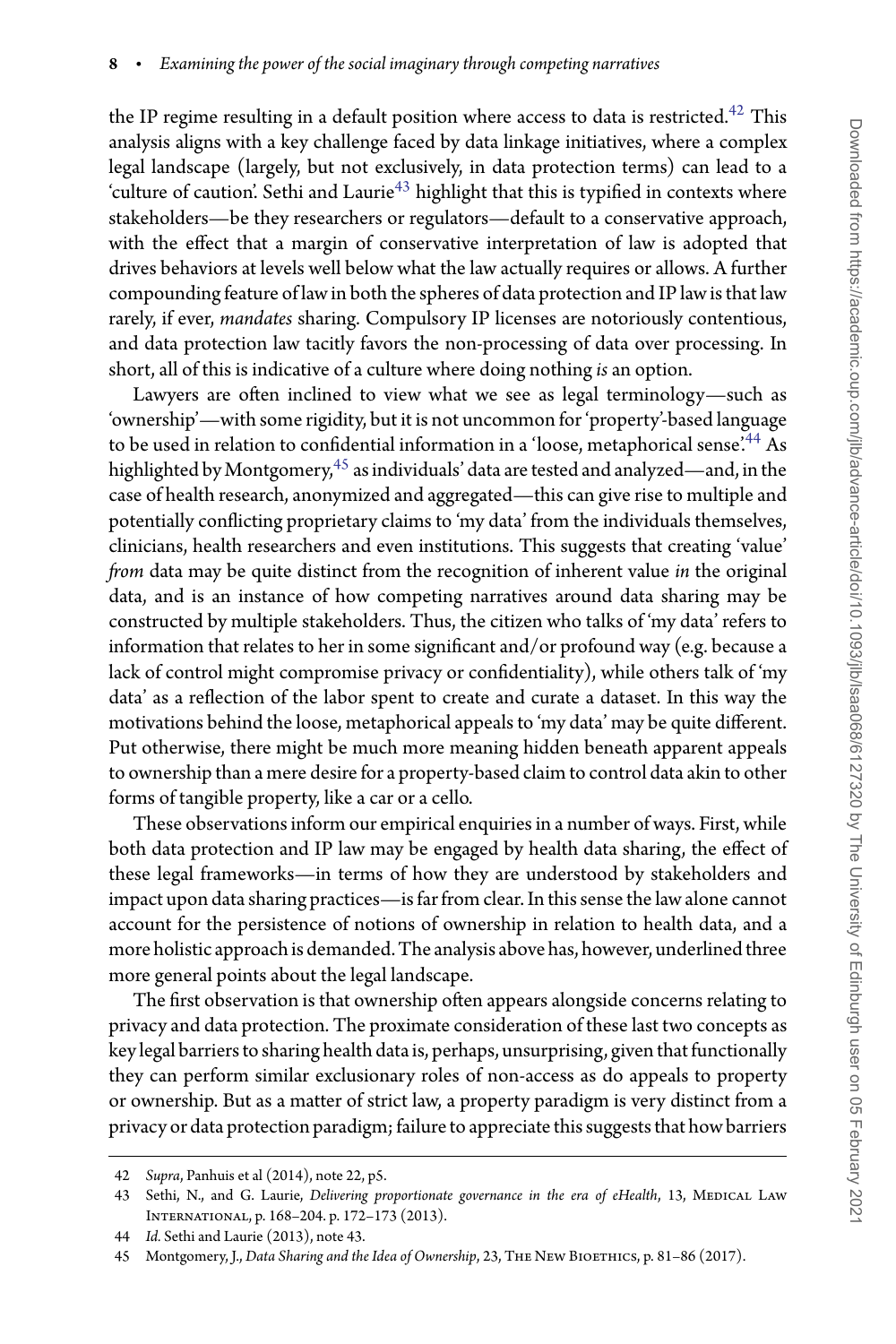to data sharing are labeled may have the potential to obscure the core concerns that underpin (non)sharing behaviors. Ownership with a basis in reward for added value arising from IP, and the human right to privacy are certainly also barriers, but seem also to be demanding questions of the presumptions of open access data sharing. In other words, how can respect for IP and human rights be reconciled with open access agendas?

The second point relates to the complexity of the legal landscape more generally, and the culture of caution this can drive, potentially giving rise to an environment where doing nothing *is* an option. There is a need to understand better how this complexity is perceived and navigated.

Third, there is some evidence of a degree of ambivalence towards notions of ownership in relation to data—for example in the description of the invocation of IPRs as a 'worrying trend'. This is subtly different from the position in relation to data protection law, where, broadly, it seems to us that while there may be anxiety about ensuring that data subjects are protected, there is a broader acceptance of the 'good' in securing this protection in some form or another. In other words, appeals to ownership might be cast both in a positive light (as a proxy for privacy protection) and in a negative light (as a worrying attempt to control and restrict use): motivation, then, is all important.

Further to this, Knoppers et al. suggest that research may be hindered by worries around the sharing of benefits, such as scientific recognition, where researchers have invested time and effort in their work, particularly in the context of research groups in low-income countries.<sup>46</sup> Factors identified that may heighten these concerns include the lack of incentive to share and a highly commercially and academically competitive environment. Similarly, when considering motivational barriers, Panhuis et al. also point to a lack of incentive to share data (for example, where these is little scientific credit to be had), the opportunity-cost of investing time and effort in data sharing where the value may be extracted by others (again, resulting in a loss of scientific credit and/or opportunity by the original data curator), and the possibility that shared data may be criticized or put to an unwanted or inappropriate secondary use. $47$  In their 2015 study of the motivations and barriers to biomedical data sharing, Federer et al surveyed researchers' attitudes towards and experiences of data reuse and sharing.<sup>48</sup> They found that 'sharing research data is a complex issue presenting many challenges', $49$ and highlight similar barriers to those outlined above. As well as technological barriers—such as the knowledge and experience of using data repositories—they note that 'special' issues may apply where there are concerns about the identification of data subjects.<sup>[50](#page-9-4)</sup> Indeed, where clinical researchers indicated they had not shared data, the most common reason given for this was concern for research subjects' privacy.<sup>51</sup> However, like Panhuis and Knoppers, Federer et al. also note other matters that may impact on researchers' willingness to share data, which could be considered to be more

<sup>46</sup> *Supra*, Knoppers et al., (2014), p. 897.

<span id="page-9-0"></span><sup>47</sup> *Supra*, Panhuis et al., (2014), note 22, p. 4.

<span id="page-9-2"></span><span id="page-9-1"></span><sup>48</sup> Federer, L., Y. Lu, D. Joubert, J. Welsh, and B. Brandys, *Biomedical Data Sharing and Reuse: Attitudes and* Practices of Clinical and Science Research Staff, 10 PLOS ONE, p. 1-17 (2015).

<sup>49</sup> *Id*. p.13.

<span id="page-9-3"></span><sup>50</sup> *Id.* p. 2.

<span id="page-9-5"></span><span id="page-9-4"></span><sup>51</sup> *Id.* p. 14.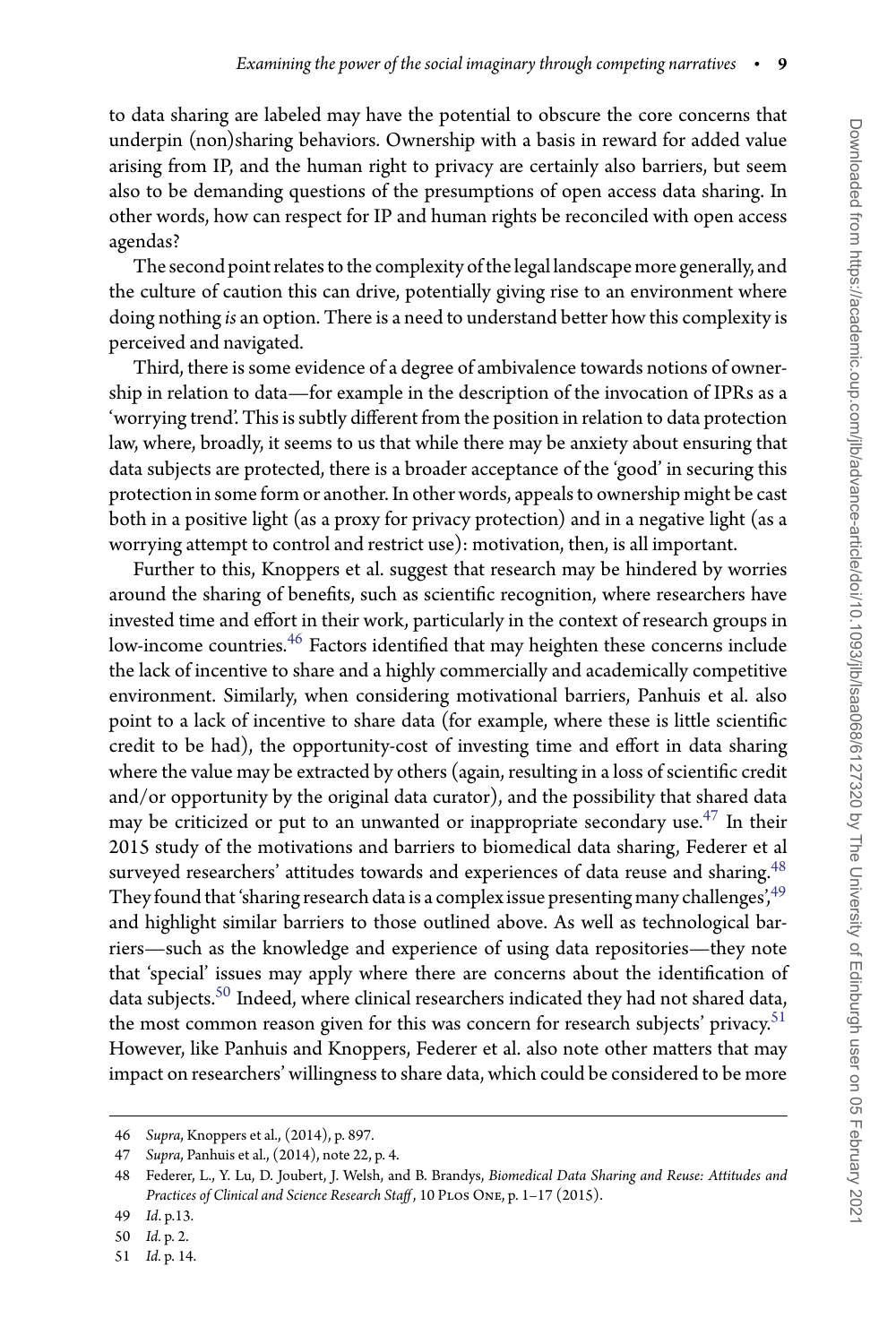aligned with researchers' proprietary claims. These include concerns that a third party might publish on the basis of a data set first, or without credit, or that shared data might be questioned, misused or misinterpreted.<sup>[52](#page-10-0)</sup>

All of this suggests that to understand better how ownership in the context of these complex interwoven legal landscapes is understood and deployed by those engaged in the data sharing endeavor, more research is required on drivers of behavior that are motivational, rather than purely legal. In particular, we find that ownership can be characterized in multiple and competing ways, both within and beyond the law. In the section that follows, we set out how this finding informed our approach and methodology to our empirical work.

#### III. METHODS: STORIES OF EXPERIENCE AND NARRATIVE INQUIRY

Our aim in this exploratory empirical work was not to homogenize the multiple understandings of ownership, as identified above, and imposethem on participants, but rather the opposite: to tease these apart in order to elucidate participants' understandings of these constructs and relationships.<sup>[53](#page-10-1)</sup> This approach subscribes to a tradition of qual-itative narrative inquiry<sup>[54](#page-10-2)</sup> and is intended to generate depth of understanding about competing views. Given the broad definition of an imaginary adopted in this Special Issue, as the shared (or, in our case, divergent) views of stakeholders on the hopes, promises and expectations to be engendered through technoscientific development, we propose that this is one way that these views can be elucidated in a more concrete way.

More specifically, competing views of narrative<sup>55</sup> or competing narratives<sup>[56](#page-10-4)</sup> are a paradigmatic mode in which experience is shared and that experience itself is storied.<sup>57</sup> In other words, telling these narratives allows us both to acknowledge that they co-exist as well as to capture how they are described. In the context of the current enquiry, we understand data users—be they researchers, curators, policy makers or data holders to be storytellers and characters in their own and in one another's stories. By collecting their views, we shed light on and expose the limitations, anxieties and socio-political processes through which key constructs are interpreted, practiced, corroborated and refuted. The use of this method within legal, health and technology studies increasingly is a way to demarcate political discourse (or the official vision) on (in this case) sharing data, from the lived experience of participants. This in turn allows us to construct a

<sup>52</sup> *Id.* p. 14.

<span id="page-10-1"></span><span id="page-10-0"></span><sup>53</sup> M. Martin et al. (1994), p. 613. READINGS IN THE PHILOSOPHY OF SOCIAL SCIENCE (1994) edited by Michael Martin, Lee C. McIntyre, MIT Press; Acker, Barry and Esseveld 1983 (425) cited in READINGS in the Philosophy of Social Science (1994) edited by Michael Martin, Lee C. McIntyre, MIT Press; Acker, J., Barry, K. and Esseveld, J. (1983), *Objectivity and Truth: Problems in Doing Feminist Research*, Women's Studies International Forum, 6 (4): 423–35.

<sup>54</sup> Barbara Czarniawska, NARRATIVES IN SOCIAL SCIENCE RESEARCH (2004). SAGE.

<span id="page-10-3"></span><span id="page-10-2"></span><sup>55</sup> Sandelowski, M. (1991), *Telling Stories: Narrative Approaches in Qualitative Research*. Image: the Journal of Nursing Scholarship, 23: 161–166. doi[:10.1111/j.1547-5069.1991.tb00662.x](https://doi.org/10.1111/j.1547-5069.1991.tb00662.x)

<span id="page-10-5"></span><span id="page-10-4"></span><sup>56</sup> Vito De Lucia (2015) *Competing Narratives and Complex Genealogies: The Ecosystem Approach in International Environmental Law*, Journal of Environmental Law, 27 1 March 2015, p. 91–117 doi: [10.1093/jel/equ031;](https://doi.org/10.1093/jel/equ031) Patrick Dawson and David Buchanan (2005) *The way it really happened: Competing* narratives in the political process of technological change, J HUM RELAT 58 doi: [10.1177/0018726705057807](https://doi.org/10.1177/0018726705057807)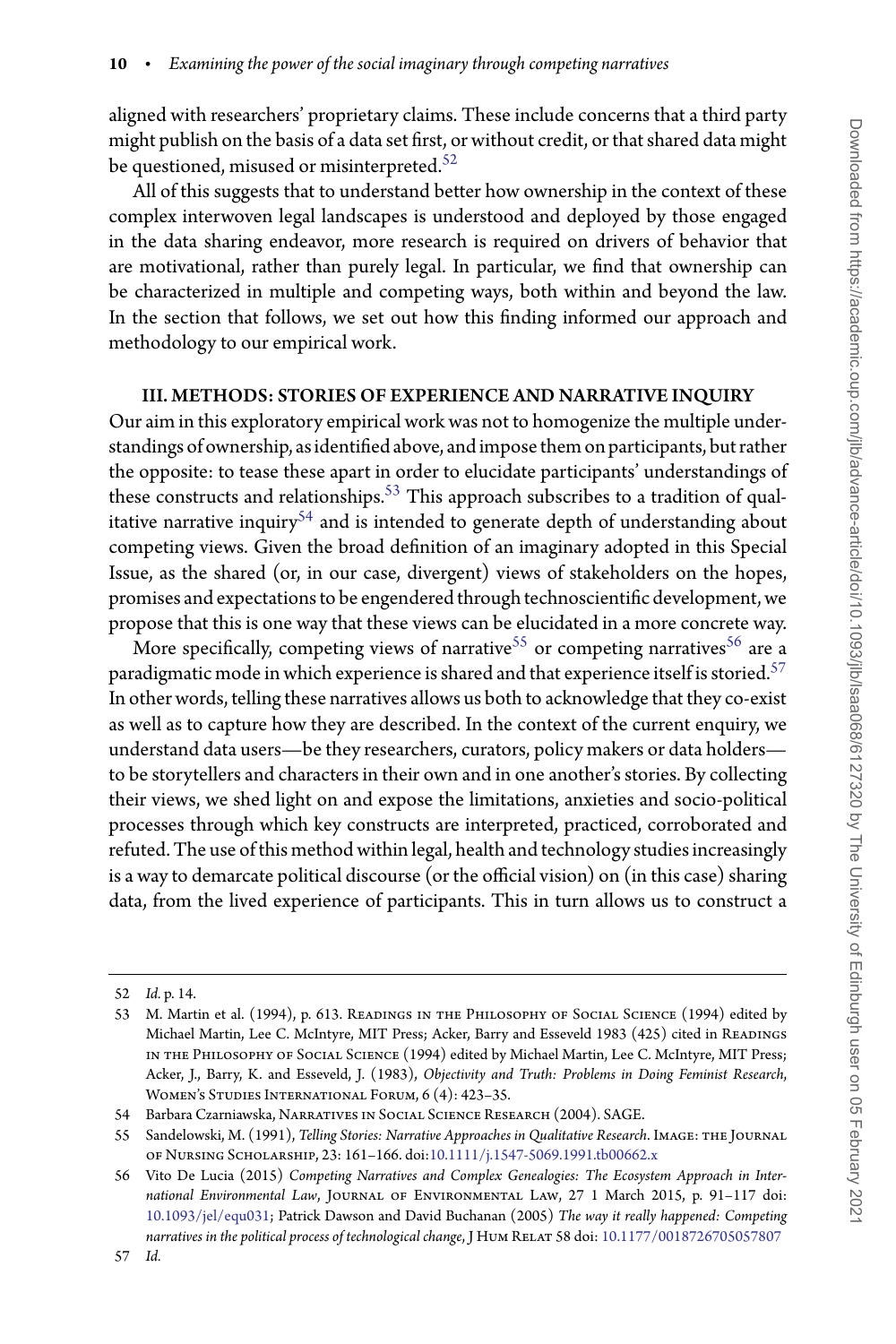more accurate and bottom-up account of the challenges and benefits of implementing such a vision.<sup>58</sup>

Our fieldwork, which was carried out between Summer 2016 and Autumn 2017 (pilot, questionnaire, focus groups and interviews), engaged with professionals undertaking a wide range of health-related data sharing initiatives, and asked them where they saw barriers and limits on data sharing more generally, and how they discuss those barriers and limits. We conducted this research in two stages. First, we circulated a questionnaire, asking participants to rank possible barriers to data sharing in order to measure their perception of which are more and less significant. Second, we created a space for discussion, through conducting focus groups and interviews, where we asked participants to elaborate on the reasons for the ranking and give us examples based on their roles, affiliation, and everyday practices. Our aim in using a questionnaire was not to test a developed theory. Rather we used it as a synoptic device to bring together the constructs surveyed in the literature, and to allow participants to engage with them. We left free text space for open questions and interpretations, in order to generate text for open coding. This process is further elaborated below.

Our questionnaire was developed during a pilot stage, following discussions within the research team, and with Wellcome's Expert Advisory Group on Data Access (EAGDA). In the final version, which was sent to potential respondents, Section 1 asked participants about their affiliation, roles and data uses. In particular, we asked participants questions about their work, roles and the settings or organizations in which they operate. This included specific questions about participants' relationships to health-related data and the type of responsibilities/demands on data they have. In Section 2 we presented participants with 10 constructs and possible barriers to data sharing that had been identified in the course of our legal and literature review, namely: control, privacy, consent, cost, risk of data misuse, protection of others, protection of data subjects, IP rights, the legal landscape, and data ownership. We first asked participants about how significant they considered these to be, when they made decisions about holding and sharing health-related data, and then about how far—if at all—these changed in relation to their experiences of other's practices around holding and sharing data, i.e. when they themselves sought access to data. Participants were asked to order and rank these on a five-degree-significance scale (from very high to not at all). Alongside the significance scale, we asked respondents to explain their choices and motives when ranking constructs. This was a free-text space for further reflection on the concept-relationships ranked as being the most and the least significant, and for participants to explain what they do to enforce or mitigate them, with some further prompts about the data sharing environment (for example, the role of ethics committees). The object was to draw out the relationships between the concepts identified, some of which related to *ownership* in a narrow 'legal' sense and others which were engaged by the holistic notion of ownership as explored in the context of our literature review (for example, motivational and attitudinal concerns). The inclusion of the free text explanation was designed to allow respondents to indicate something of their own conceptualization of the

<span id="page-11-0"></span><sup>58</sup> Patrick Dawson and David Buchanan *The way it really happened: Competing narratives in the political process of technological change*, 58 J Hum Relat (2005) doi: [10.1177/0018726705057807](https://doi.org/10.1177/0018726705057807)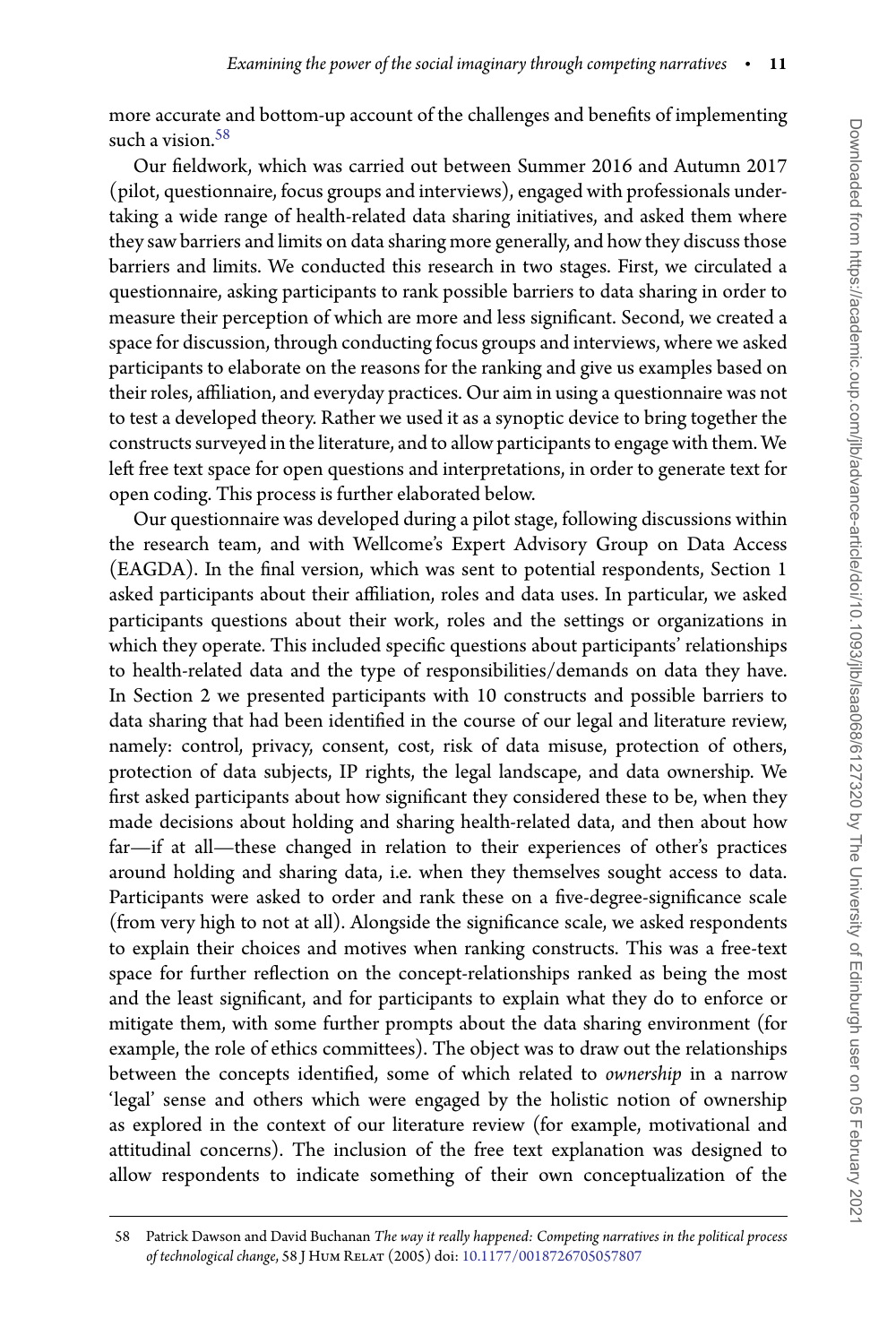| Consultant                                 |    |
|--------------------------------------------|----|
| Curator                                    | 19 |
| Ethics Committee Member                    | 16 |
| Healthcare Professional                    | 13 |
| Member of Data and Sample Access Committee |    |
| Research Administrator                     |    |
| Researcher                                 | 39 |

#### <span id="page-12-0"></span>**Table 1.** Roles of participants

elements that we had presented. The third and final section of the questionnaire was open-ended, and designed to gather loosely-coupled opinions (not linked to the significance scale) on what might or might not constitute a barrier to data sharing.

The second stage of our fieldwork involved recruiting volunteers among the respondents for further participation in the project by way of focus groups and interviews. Outputs from these were added to the text data corpus for analysis. We expected participants to form a perception of what it takes to ensure sharing health data on the basis of their practices, i.e. affiliations, roles and their daily data uses. Therefore, the focus groups and interviews allowed participants to share experience and explain their personal interpretation of the benefits and challenges of sharing data. The focus groups were conducted online using 'Blackboard' webinar software, in orderto facilitate international interactions across health ecosystems.

Our initial recruitment strategy focused on different areas within which data sharing occurred. These 'ecosystems' were roughly identified as: genomics, registries, longitudinal, regulatory, non-medical, and international. Networks of actors were identified within each ecosystem, and invitations were sent to members of networks (through the network manager) with links to the questionnaire (which was created on-line through 'Qualtrics'). Respondents were invited to pass on the link to others they believed to be interested within their ecosystem (a 'snowballing' technique). Across the ecosystems, 54 completed questionnaires were logged in Qualtrics and included within the analysis in this paper. Three focus groups were subsequently conducted with between 2 and 3 participants each, as well as two one-to-one interviews.

The participants had various (and sometimes multiple) roles [\(Table 1\)](#page-12-0), across a wide range of health and health-related institutions [\(Table 2\)](#page-13-0) in metropolitan cities in the UK, Europe, America and Asia. Some 22% of the participants were not using data directly and were coded as health professionals who take part in review committees and the practice of health research more generally. This diversity of roles and institutes is indicative of the complexity and multiplicity of the health research constituency. It also shows how healthcare research and delivery are intermingled; the majority of participants were based in university hospitals, public health institutions, and nonprofit private charities (68% of the total sample). These participants had access to patients' data and primary and secondary electronic health records, while using health data for a variety of purposes across the wider health community.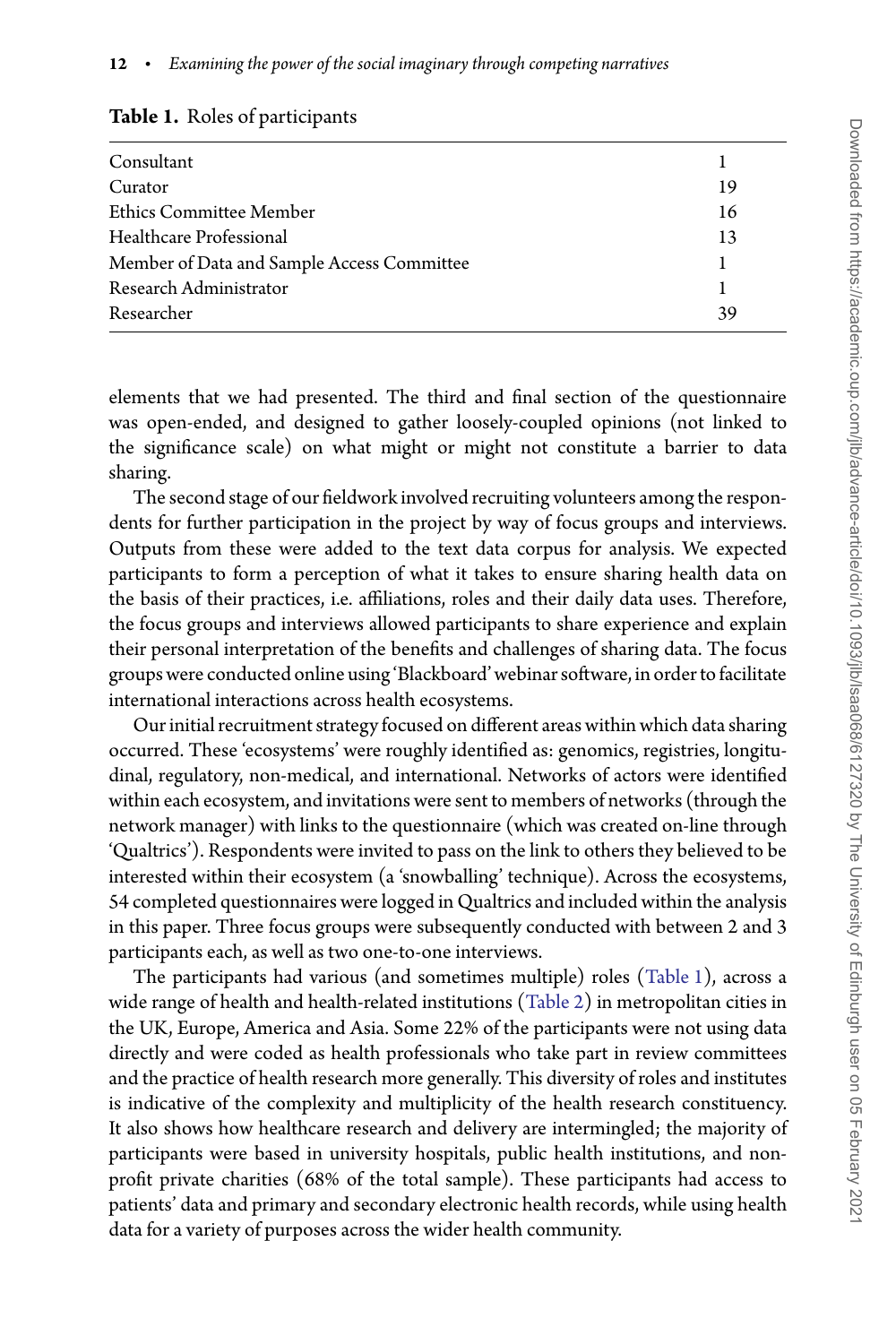#### <span id="page-13-0"></span>**Table 2.** Affiliations

| Charities and Private Research Trusts                                 |    |
|-----------------------------------------------------------------------|----|
| National Commission, Health Department Funding                        |    |
| Information Governance Committees, NHS Wales Informatics Service, NHS |    |
| Digital and other Health Informatics                                  |    |
| Registries and Biorepositories                                        |    |
| Universities, Hospitals and Non-profit Public Institutions            | 46 |
|                                                                       |    |

#### IV. FINDINGS

#### IV.A. Perceived Significance of Barriers to Data Sharing

In this section, we summarize the results of the five-degree-significance test, before moving to discussion of our findings from the qualitative analysis in Section B. This quantitative analysis is presented in 2 figures that show stacked column charts with 10 bars of equal size representing 10 of the barriers to data sharing that were identified in the theoretical section. Each bar shows five shades of significance (dark representing the most significant to light for the least significant) and a percentage of votes. We would urge some caution around the statistical significance of these charts given the numbers of respondents; we present these only to illustrate outliers across all 10 constructs (by reason of either high or low percentages of perceived significance). [Figure 1](#page-14-0) shows participants' ratings when they had collected and curated the datasets themselves (i.e. 'data holder'), while [Figure 2](#page-15-0) shows the same ratings when the datasets with which the participants were dealing had been collected by another source and then shared with them (i.e. the participant was the 'data recipient').

Across both figures all of the constructs have three or more shades of color, indicating that participants had different perceptions of each construct. This was perhaps to be expected given that we had explicitly sought responses from a wide range of health ecosystems. Furthermore, we note some broad patterns *across both figures*, regardless of whether the participants were responding as data holders or data receivers:

- The bottom three constructs that were overall most commonly either ranked as 'not at all significant' or of 'low significance' in the context of decisions around sharing health data (across both figures) were: Intellectual Property Rights, Opportunity Costs (e.g., time invested in data) and Ownership. It is also of note that the significance of each of these is contested, in that while some (albeit few) participants perceive them as very highly significant, others feel they are less so or not at all significant.
- The three constructs most commonly rated to be of 'very high' or 'high' significance across both figures were the Protection of Data Subjects, Privacy and the Potential Misuse of Data.

More specifically, when looking at the role of 'Ownership' for data holders in particular, only 22% of participants ranked ownership as highly significant when making decisions about holding and sharing health-related data [\(Figure 1\)](#page-14-0). The only construct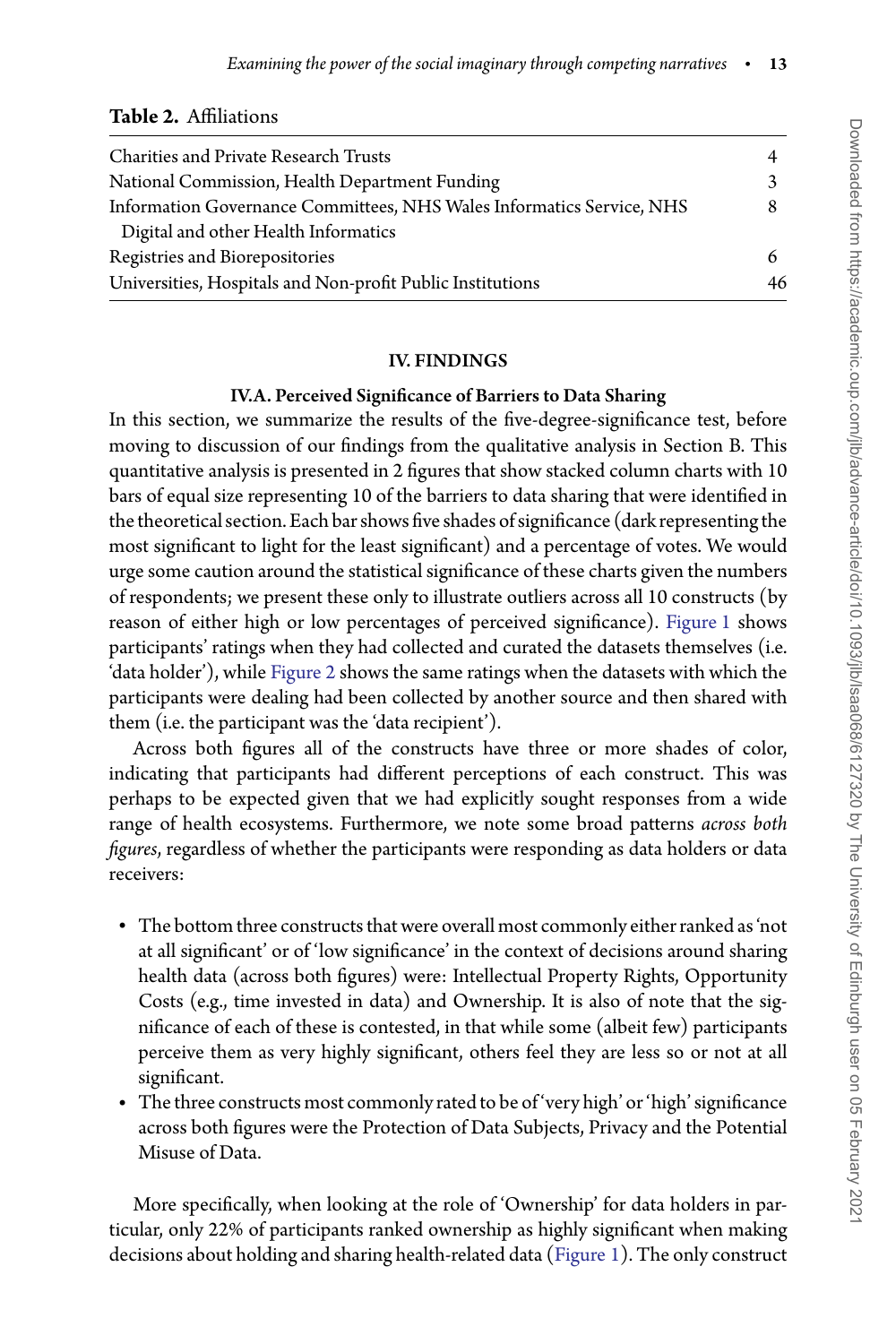

**14** • *Examining the power of the social imaginary through competing narratives*

**Figure 1.** Perceived Significance (Data holder)

<span id="page-14-0"></span>that ranked lower than this was 'Intellectual Property Rights' (which 7% of data holders consider to be highly significant). Ownership was ranked alongside 'Opportunity Costs', which was also felt to be highly significant by 22% of participants. Turning to data receivers, who are negotiating access to health-related data sets that others hold [\(Figure 2\)](#page-15-0), these three constructs fare only slightly better and remain at the bottom of the scales of significance.

Conversely, the 'Protection of data subjects' was consistently ranked at the top of the scale of significance. This was the case for data receivers [\(Figure 2\)](#page-15-0) where a majority of participants considered this to be of very high significance (80%); no participants ranked this as being of low significance or not significant. 'Privacy' was also ranked as highly significant (74%). A similar picture was presented for data holders [\(Figure 1\)](#page-14-0) where the 'Protection of data subjects' again ranked first in terms of 'high significance' (83%), just ahead of 'Privacy' (69%).

Even though these differences in perceptions underline the need to be circumspect when seeking to identify a consistent narrative that underpins why stakeholders do,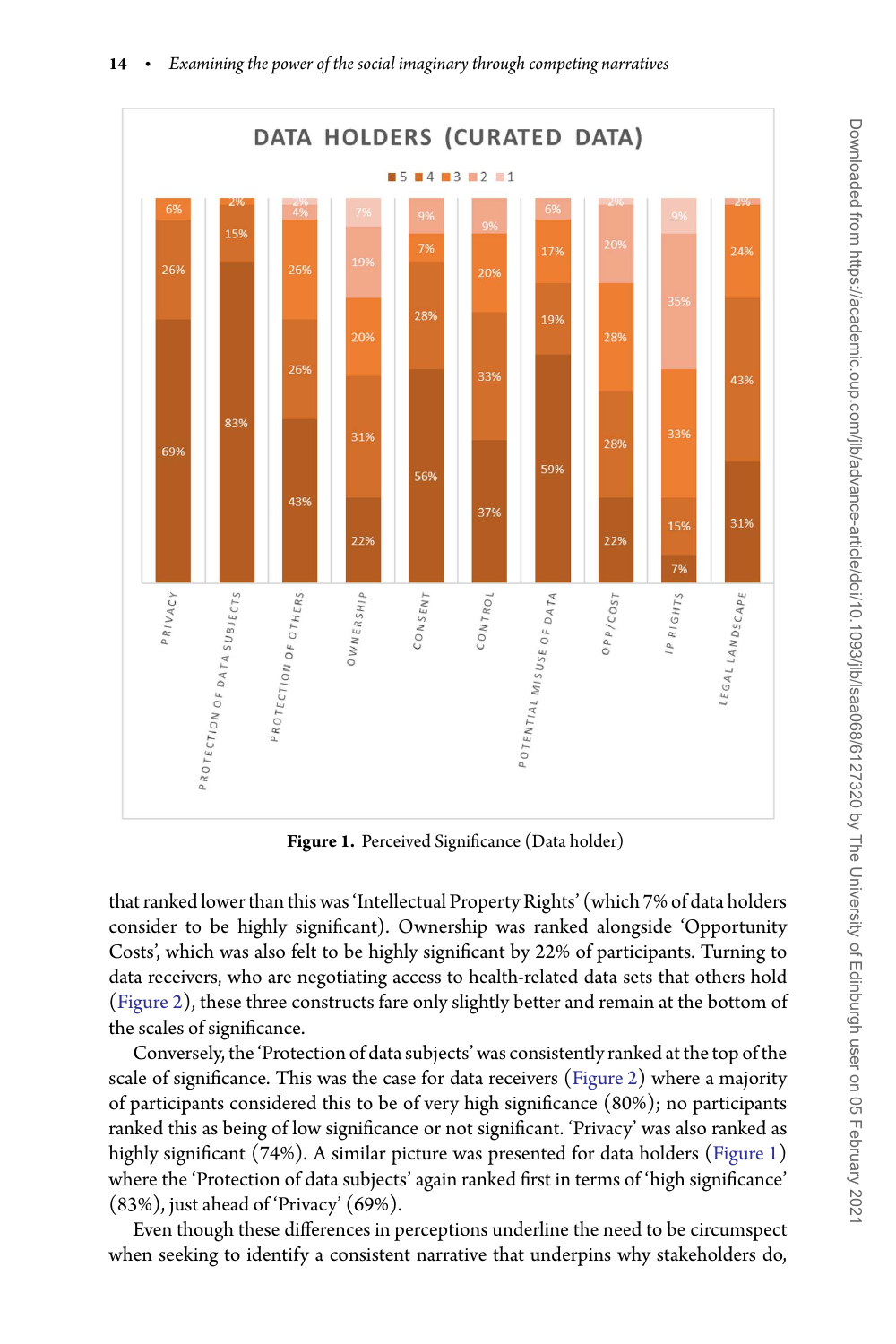

**Figure 2.** Perceived Significance (Data Receiver)

<span id="page-15-0"></span>or do not, share health data, these results suggest that ownership, and some of the constructs most strongly associated with this—such as 'Intellectual Property Rights' and 'Opportunity Costs'—are perceived by participants to be some of the least relevant in play. Conversely, participants find the protection of data subjects and privacy to rank much higher in terms of their significance. One interpretation that could follow from this is that an overt appeal to a concept of ownership does not feature in data sharing decisions, either as a barrier or otherwise, and should be discounted as a factor. However, this does not align with the persistence of ownership as a narrative in the literature, albeit one that is patchy and underdeveloped.

Further, while in the questionnaire results there was more consensus around, for example, the significance of the protection of data subjects, it was also notable that ownership (and some of the concepts that sit alongside this such as 'Intellectual Property Rights' or 'Opportunity Costs', and of control and reward) are far more contested. It is not clear why ownership and associated constructs gave rise to these marked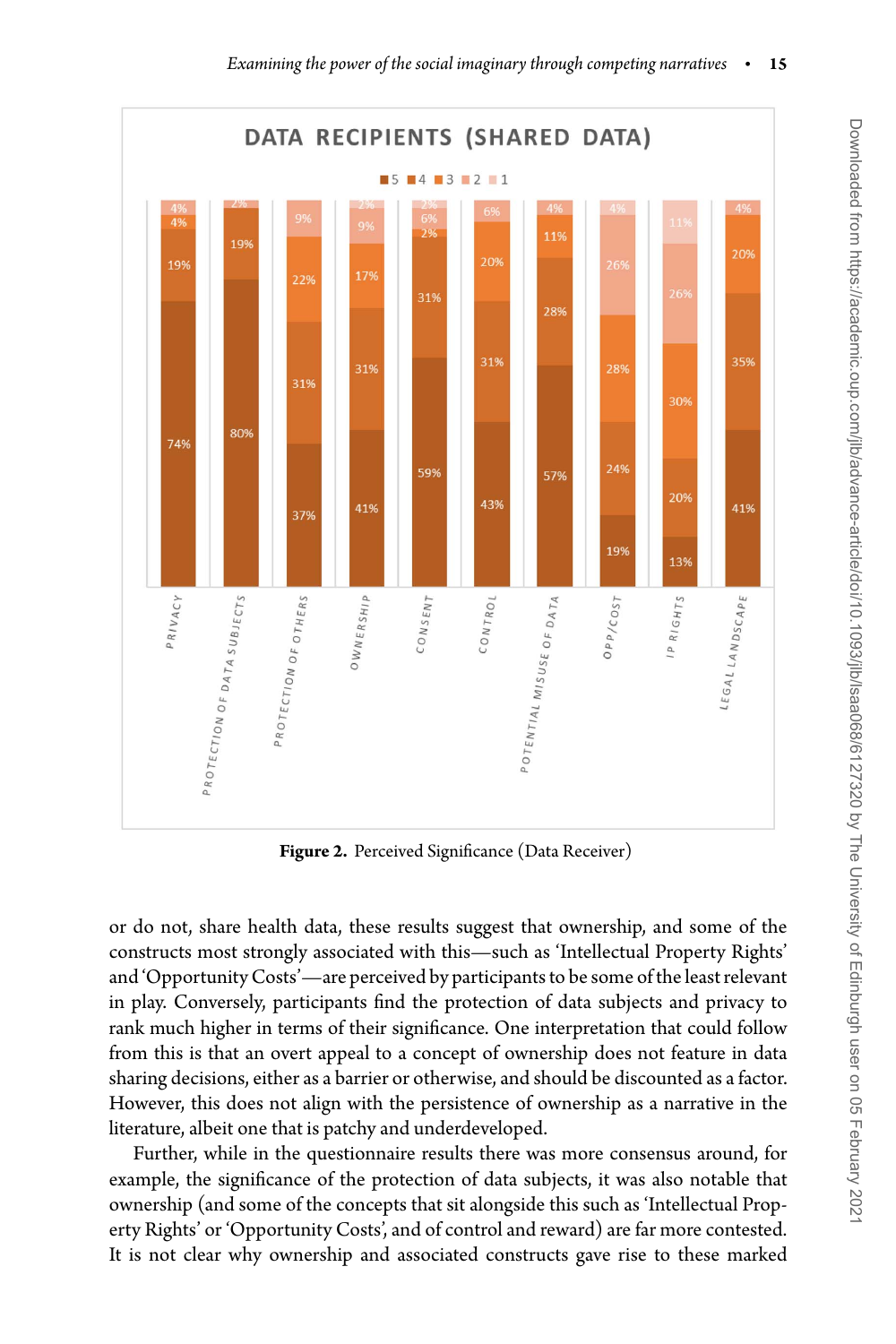differences of opinion, while the protection of data subjects should rank so highly. These were matters we were able to explore further in our qualitative analysis of the dataset collected from the free text questionnaire answers, and from the focus groups and interviews.

#### IV.B. Competing Narratives

In analyzing the corpus of qualitative data gathered in the open answers, focus groups and interviews, we introduced and refined broad codes that aligned with the 10 constructs identified in the questionnaire. We added extracts to these existing codes when we found that participants directly substantiated one of these constructs. However, we went beyond this and created new categories and relationships to capture additional descriptions and dimensions when the data did not fit with any of the constructs; whenever the text helped clarify one particular construct, it was added to that category. Overall, open coding, in this way, refined our understanding of existing constructs but also, and crucially, allowed us to identify emerging themes or narratives. Here we present three key narratives that seem to be on-going within health ecosystems.

#### *IV.B.i. Narrative One: Data protection above ownership*

A key narrative is not about ownership, but about data protection and privacy. 'Data sharing' is not seen as a term of art encompassing a set of ideals that necessarily make research beneficial; instead it is represented as a service, or a product that is already out there, and there is evidence that it is increasingly difficult to assess the 'quality' of data and to know where it comes from (P12a, P6, P21). Therefore, data protection is understood as a condition of use (i.e. that the data have been gathered under a certain set of conditions and these must be respected) and a 'hygiene factor' (i.e. that it produces data with a clean provenance) (P5, P38). Data protection is also tightly bundled with the protection of patients' privacy (P1, P5, P6, P12b, P12x, P16, P22, P34), translated into rules and policies that 'prevent potential issues that may affect subjects at the emotional or physical level' (P1) and that ensure 'comfortable' data sharing for all involved parties (P1).

Following the public backlash against the controversial *care.data* initiative in NHS England, $59$  this had led to increasing views that data and privacy protection is a measure of 'trust' and of the pressing urge to reinstate public credibility in research and healthcare institutions  $(P7)$ ; this situation raises an interesting point of tension between sharing and withholding data, as this participant puts it:

' *...* There is a tension between the expectations from the funders and everybody else who want to share data, and the expectations of the information governance committees (IGCs) (I am talking here about NHS Digital and even SAIL) ...who expect you to be very careful with the way you are sharing data because of confidentiality issues and data protection. IGCs are torn between allowing total open access, [-i.e.] people storing data in archives and having the whole community downloading data for free, and enforcing data protection *...* [because] there is no such a thing as an anonymized data and if you have an intruder dataset you can identify the person *...* **but what they are really afraid of is**

<span id="page-16-0"></span><sup>59</sup> The Caldicott Review 2016, [http://www.geneticalliance.org.uk/news-events/news/data-security-conse](http://www.geneticalliance.org.uk/news-events/news/data-security-consent-and-opt-outs-in-the-nhs-and-social-care-the-caldicott-review/) [nt-and-opt-outs-in-the-nhs-and-social-care-the-caldicott-review/](http://www.geneticalliance.org.uk/news-events/news/data-security-consent-and-opt-outs-in-the-nhs-and-social-care-the-caldicott-review/)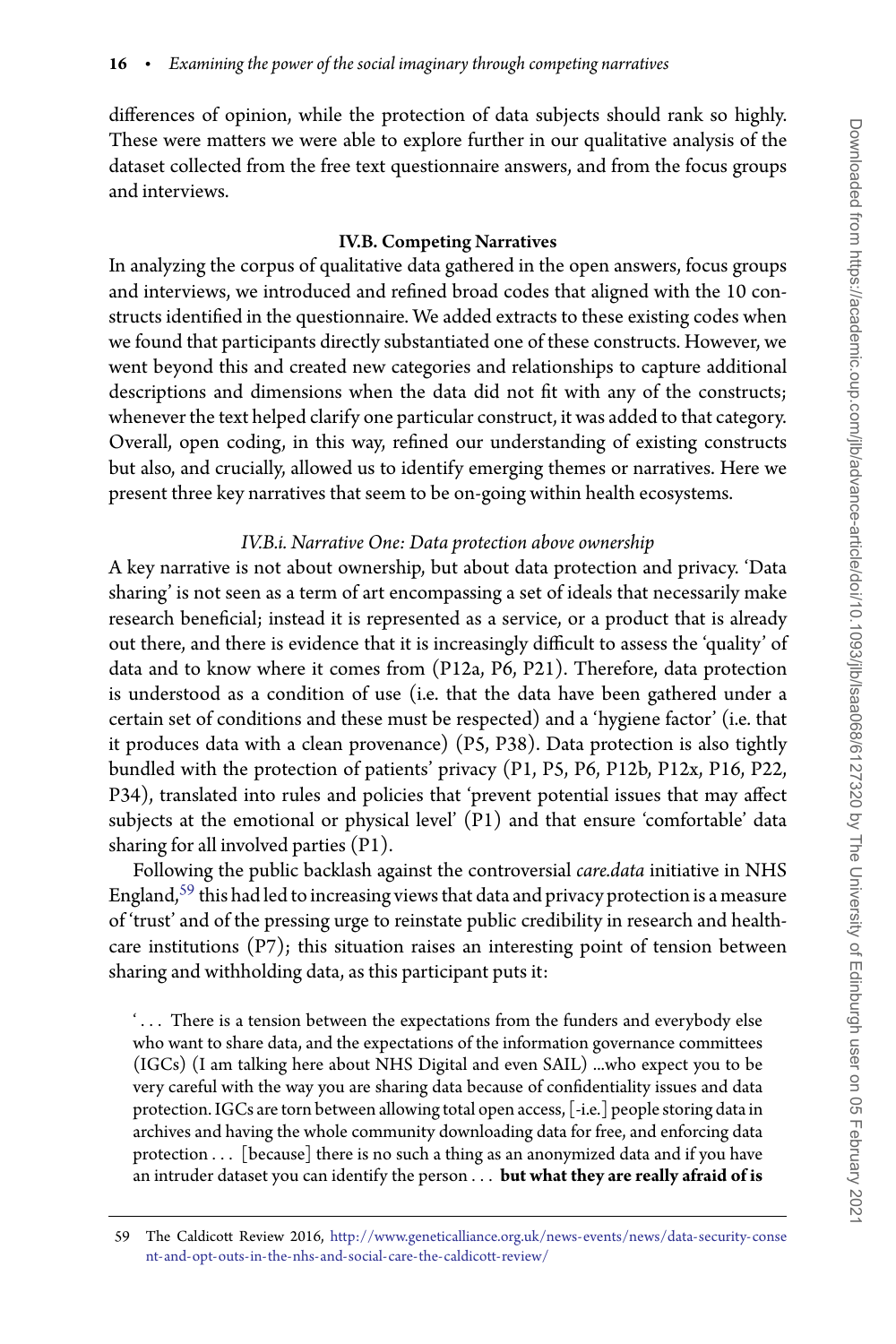**that the Daily Mail suddenly publishing data on that one person that is identified**, *...* ' (P12b). [emphasis added].

Public trust and perception of the extent to which individuals' data and privacy are protected is therefore pivotal to enable sharing processes. Participants agreed that this is the real barrier to data sharing, in contrast to data and privacy protection as a legal concept and as an operational feature of the conditions of data transfers.

'In the regular patient care in particular, no-one talks about ownership, only protecting the data *...* Once [we] start reusing the data, *...* then suddenly we have an anonymous data set that the clinic sells, or that we share with the University *...* but then we make a data transfer agreement in which we say, we give you data, but you give us something back: in that data transfer agreement, we demand back, for instance, authorships on the publications that they do on 'our data'. Of course we also make rules where we make sure that we kind of push our stewardship to them, so we also say that you have to be a good steward, so you have to delete the data when we ask, and you have to protect it and secure it, but we also ask something back, so it's more than the stewardship, right, because if we saw ourselves pure as stewards - here's the data, you have to take care of that - if we ask something back it means that (pause)' (P12a).

Thus, this first observation suggests that the privacy of the participants - secured and manifest through their data protection rights - is the dominant concern to researchers, and is a dominant way of discussing the relationship of researchers to the data in relation to data sharing.

*IV.B.ii. Narrative Two: Ownership through the relationship process of data sharing* From the two previous quotes, it also appears that ownership is a concept that is not commonly used or seen to be relevant in data sharing. The focus is, instead, on matters such as working to secure the dataset, guarantee its integrity and establish sufficient anonymity. The priority is to warrant the quality of the datasets and the use of best practices so that data subjects are protected and public trust is maintained. However, the argument of the participant in the immediate last quote goes beyond this point. The quote reveals a dualism in the approach to ownership as a term and as a practice. Initially, the participant discusses the absence of a context for ownership, but then describes the use of agreements that warrant the satisfaction of the parties: ownership is materialized in action and through controls over data exchange. The possibility of having a formal data agreement and reuse policy is arguably a concretization of ownership through an institutional and legal framework, which enables the circulation of data by facilitating and circumscribing their use.

This is intriguing, given our initial interest in this research: we knew that appeals to ownership are persistent, and we knew that this was not on the basis of the legal literature review alone. When we asked participants directly if ownership is a barrier to data sharing, many answered that ownership 'does not exist because data *...* just travel endlessly' (P12a, P12b, P12x, P31, P6, P38). One participant argued that 'ownership is a hard word' because it has 'this property association' (P12a).

A dataset, however, is seen as labor; it is, among other things, the work undertaken to collect, curate and perform responsible stewardship, all of which may lead someone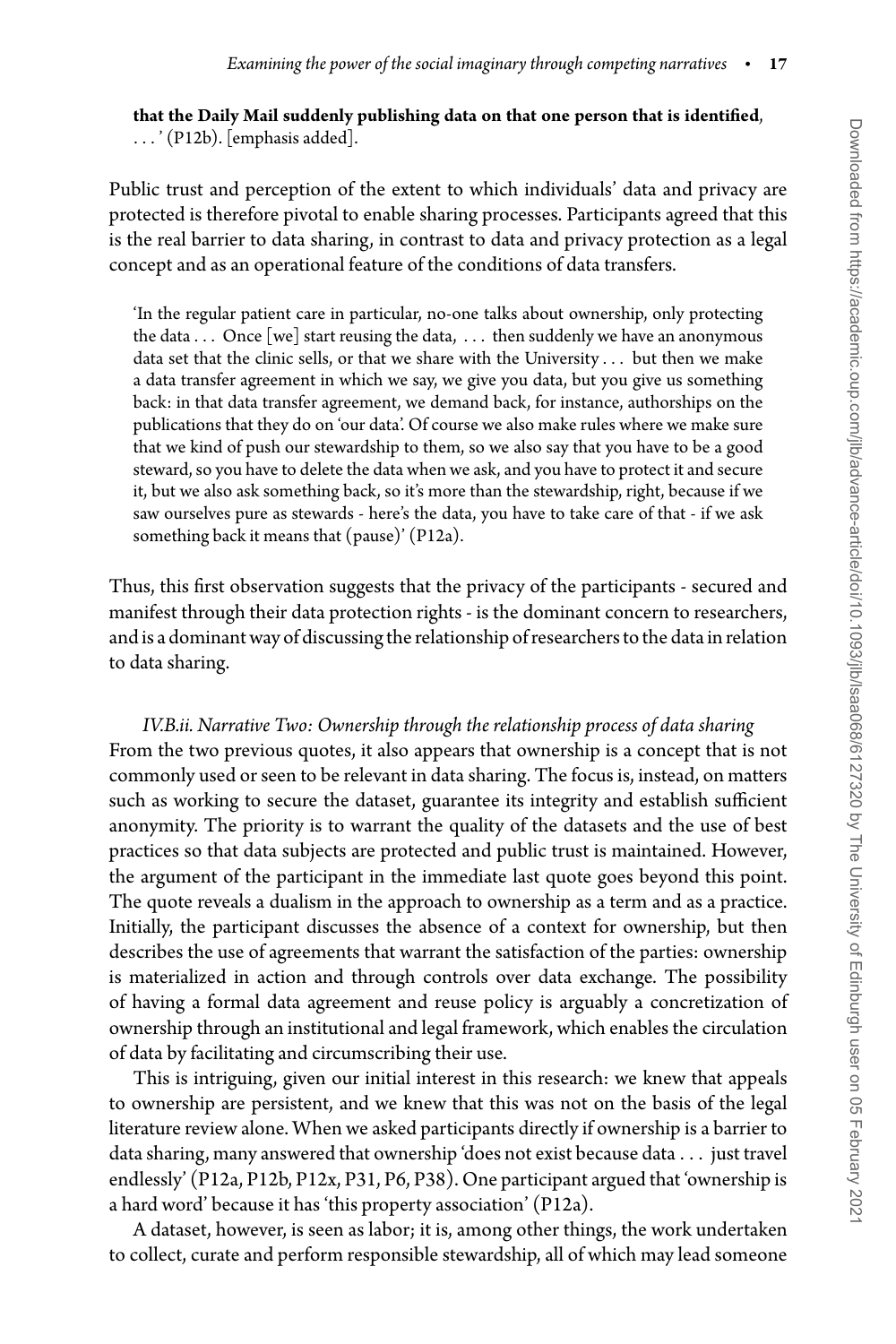to refer to a dataset as 'my data'. In other words, producing research data is inherently a transactional mode that often starts with funding and is characterized by known rules of engagement among involved parties. These consist first in identifying sides in the transaction (P12a); so, if the data are shared among academic partners, universitybased academic partnerships becomethe standard mode of governance. Otherwise, any commercial use of research data should then demand monetary compensation in order to redeem the cost of data stewardship (P12a, P12b, P12x). As one participant puts it:

[we] take 3 or 3.5 years of a Ph.D. time to build the data and 0.5 in analysis/publication before [we] put data out. This is not sustainable if [we] cannot sell data at all *...* so we demand something back: for instance, authorship on the publications that they do on 'our' data, or a monetary value (we can get, I do not know,  $\epsilon$ 50,000 for 2,000 patients ...) (P12x).

In both of these cases, however, ownership of data is transient; it is instantiated through the act of creating a data use agreement or a data transfer agreement. This enables the data holder to place conditions on the data seeker, perhaps to pay for access but also by asking them to protect, secure and delete the data after the stated purposes of access have been fulfilled. Data seekers' proposals, i.e. what they plan to do with the data, also influence the outcome of the exchange. For example, a 'repository function' could be required to reduce data breaches using trust via certification and training (P12x). In cancer research, for instance, data could be acquired with a time-limited embargo on publications, or on research use only (P12x). Thus, many of the features of ownership, as it is commonly understood in lay terms, appear within these transactional behaviors: control, payment, conditions of use, etc. It makes sense, then, that ownership is a convenient shorthand; but it does not adequately capture the competing narratives between narrative two and narrative one, i.e. when transactions must also deliver protections for data subjects.

#### *IV.B.iii. Narrative Three: Stewardship versus ownership*

Because of the sensitive nature of personal data and the requirements of data and privacy protection, the data holder keeps an important role in ensuring stewardship and in interpreting the requirements for data use (once the data are shared and in the hands of third parties). This challenges the use of 'ownership' (at least in its colloquial sense) as an appropriate term:

*...* we [researchers] shift datasets around all the time, from the referring hospital we get a lot of data *...*so that we can treat the patient and we send the data back and *...* **these infrastructures never talk about ownership, only security and stewardship**." [emphasis added] (P12a).

Stewardship was an emerging code that we did not use in the constructs in the questionnaire. Stewardship is conceptually different from ownership: it provides data holders with a duty to require sufficient controls over the data to warrant its protection in the construction of data sharing. In other words, stewardship puts the responsibility of preventing breaches, hacks and malicious misuse (P12a) on the data holder, and forces them to design their own checks and protocols to reach through the transfer of data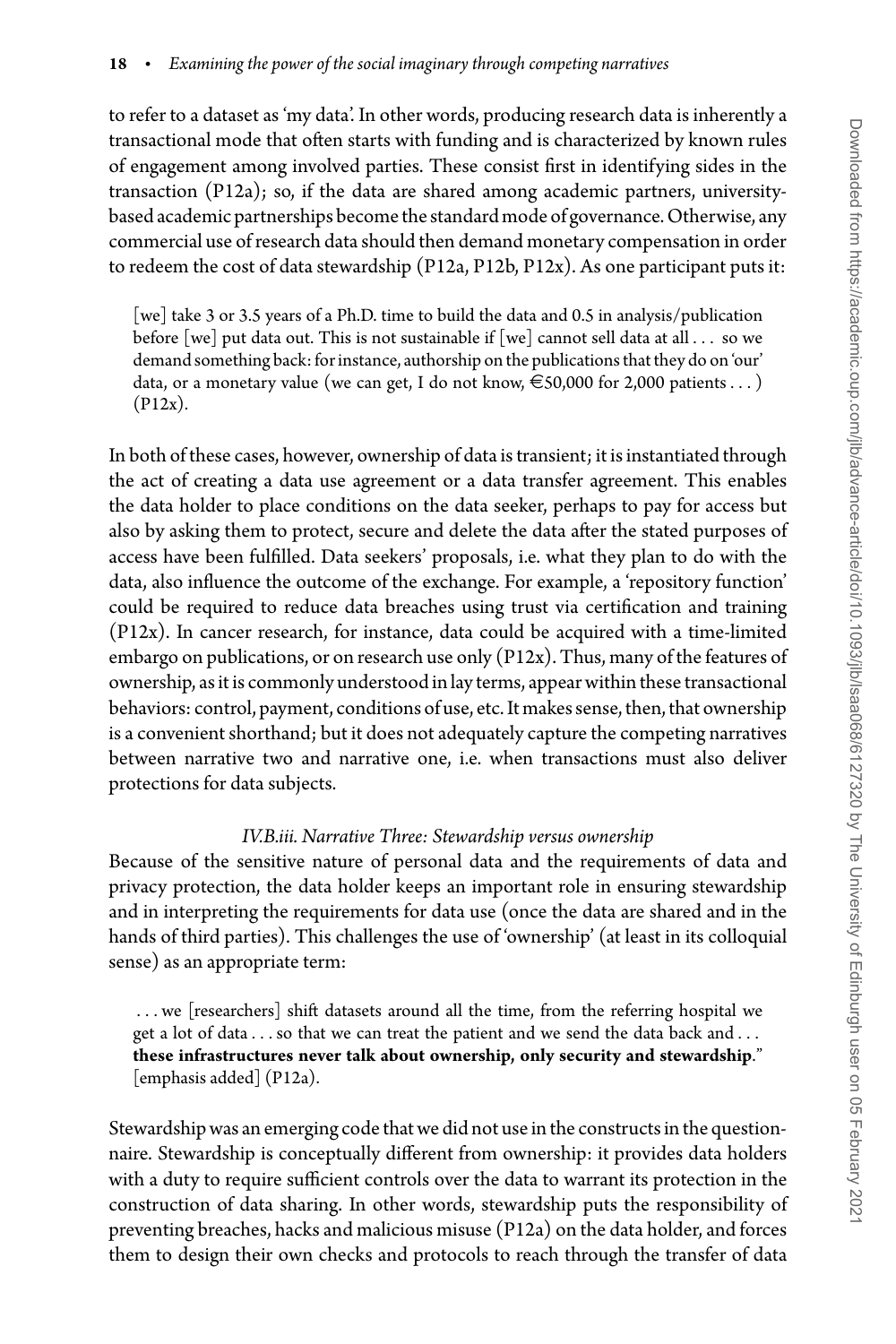to third parties. This could lead to non-standard and sometimes lengthy access and compliance procedures, and hence could become a barrier to data sharing (P17).

Stewardship is essential to a transactional mode of data production and repurposing; however, stewardship is not discussed as a concept, but as a set of practices enabling data to remain fluid and re-purposable (P12a, P12x). These include both emerging codes, such as data fluidity, best practices, quality, security, controls, anonymity, as well as existing codes, such as consent, control, etc.

The negotiation of this practical stewardship is, therefore, very interesting. Much of this is negotiation between parties, but there are also institutions involved in the framing of stewardship. $60$  Information Governance Committees (IGCs), such as NWIS, Generation Scotland, NHS Digital and other Health Informatics institutions are important political and governance actors  $(P12a)$ . Their role consists primarily in defining the technologies of stewardship, but they also run data linking initiatives, so they are also data holders. However:

*...* these processes of linking data can still be bureaucratic with no distinction made between consented and unconsented datasets*...* [so that IGCs] could still erect barriers*...* [and] justify a decision not to share data *...* Processes are gradually evolving but there still needs to [be] greater standardization *...* and there are still inconsistencies between its constituent parts and also variable application of principles relating to IG (P17).

Accordingly, IGCs are sometimes depicted as inefficient organizations, and their models of stewardship are seen as the real barrier. This relies on the implementation of a legalistic vocabulary of use agreements and compliance that leads to massive bureaucratization, paperwork and delays (P1, P21, P29).

#### V. DISCUSSION AND CONCLUSIONS

Our initial review of the law and literature confirmed that while those who hold, use, and share health-related data might reasonably be concerned to ensure that they do not fall foul of data protection and confidentiality requirements, this does not account for the persistence of notions of ownership, per se. We have therefore suggested that, in order to explore notions of ownership fully in this environment, it is unrealistic to discount the power of these proprietary feelings and attitudes towards 'my data'; 'ownership' used as a colloquial and metaphorical concept is prevalent in the data sharing community.

To discount the shorthand of 'my data' is to fail to take into account the different ways in which stakeholders use and understand their relationships to data.<sup>[61](#page-19-1)</sup> It also confuses appeals to ownership that might be based in a desire for due recognition with those designed to close down sharing or further use. Furthermore, multiple actors and tasks are involved and might include: individuals sharing data; researchers working on,

<span id="page-19-0"></span><sup>60</sup> Laurie, G., E.S. Dove, I. Fletcher, A. Ganguli-Mitra, C. McMillan, N. Sethi, A. Sorbie, *Charting Regulatory* Stewardship in Health Research: Making the Invisible Visible?, 27, CAMBRIDGE QUARTERLY OF HEALTHCARE Ethics, p. 333–347 (2018).

<span id="page-19-1"></span><sup>61</sup> Morgan Capron, A., A. Mauron, B. S. Elger, A. Boggio, A. Ganguli-Mitra, and N. Biller-Andorno, *Ethical Norms and International Governance of Genetic Databases and Biobanks: Findings from an International Study*, 19, Kennedy Institute of Ethics Journal, p. 101–124 (2009).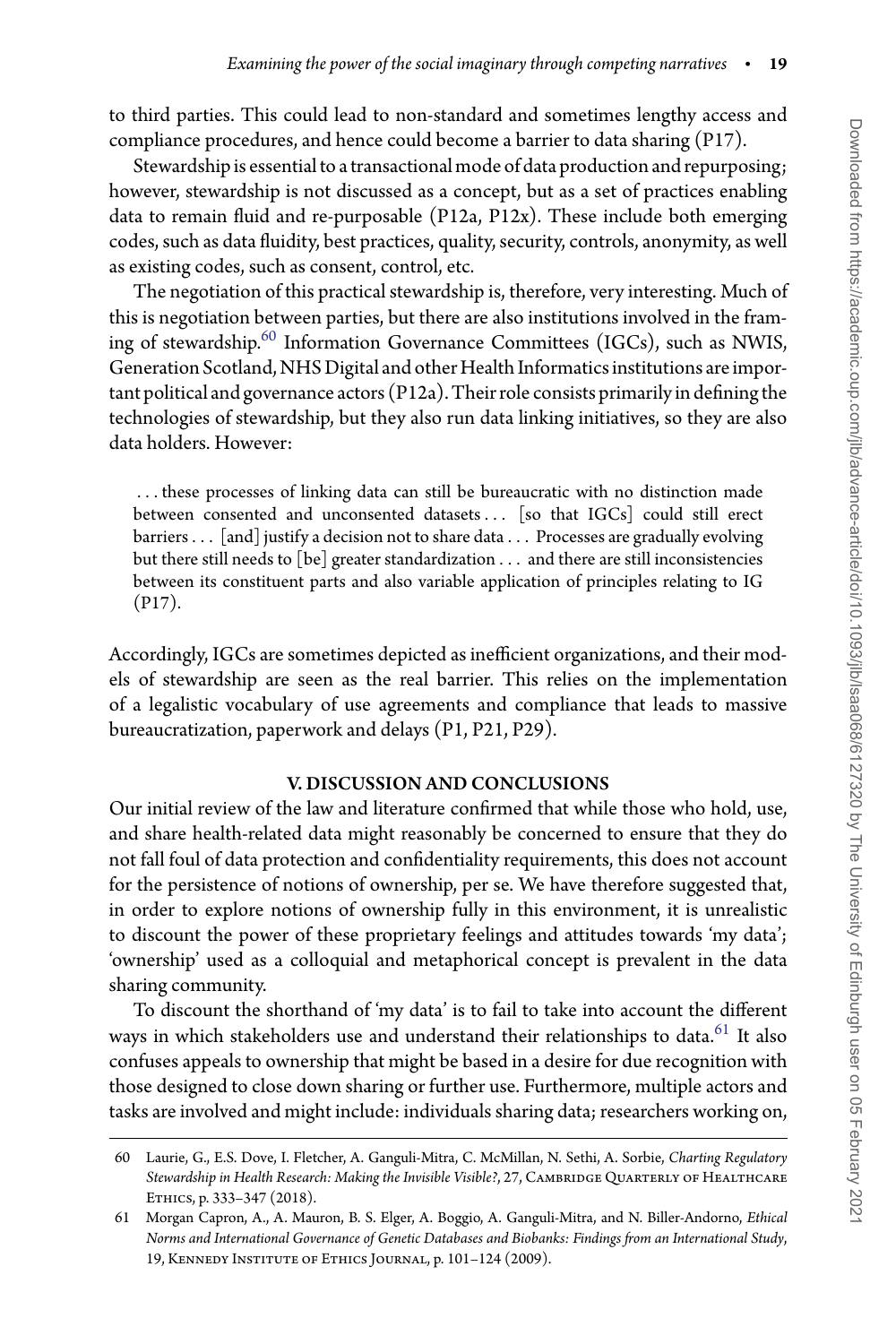curating and aggregating data; and/or researchers seeking access to data. Revealing this complexity under the single umbrella term of 'my data' suggests that there may be competing narratives towards and around data sharing, depending on the actors involved and the tasks they are undertaking. Thus, we propose a holistic approach to notions of ownership that is able to account for these broader considerations and competing narratives. Put simply: 'ownership' does not mean one static thing to all who deploy the term. This research captures this and reveals more of what is behind the label.

Our research shows that there is a range of perceptions of legitimate interests in data sharing. A major concern is about the protection of the rights and interests of data subjects. This meta obligation reaches across data ecosystems and through data sharing agreements. Moreover, the specific transactional obligations that are then imposed in any given data sharing agreement are undoubtedly seen as barriers to data sharing, but they were not often expressed as a negative barrier; data protection and privacy were expressed as necessary and 'positive barriers' in data sharing, positive in that they are concerned with demonstrating respect and trustworthiness and in building confidence in data sharing. On one level, this can be seen as simply reflecting the understanding of the research community about its obligations in relation to personal data. However, the property lawyer might become interested: the idea of reach-through consent conditions begins to sound very similar to the property concept of 'nemo dat quod non habet' you cannot give what you do not have. If personal data in data sets are 'things' for the purpose of this discussion, the transfer of those things is about the relationships between people about those things, and this ostensibly puts us squarely in the realm of property theory. However, is it a useful thought or a helpful place to be? Perhaps, in the sense that property law has had to think about how to attach limitations on the use of shared things (property), and has developed, for example, registration schemes. Thus, regardless of whether there is property in personal data as a matter of strict law, there are analogies to be explored. Equally, the limits of the property analogy must be recognized, for example, when narrative one suggests that the overarching concern is seeking to protect data subjects and not to stake any property claim per se.

A further important concern is the quality of the data. Participants indicated that a barrier to data sharing was a concern about the quality of data that were being received, and about what would be done with data that were shared. This was again a concern for legitimate interests—here, the public interests in maintaining high standards and quality in science. One key aspect of addressing this, and which was discussed, is the cost of properly curating data. Participants indicated that ensuring the quality of research data, including the meta data, has high cost, and if society wishes to embrace open access and data sharing, this cost must be met. Narrative two reveals this, and suggests that this might compete with narrative one, if only in the sense that recovering costs while making data more open now must be added to the foundational obligations of ensuring enduring protection of data subjects' interests.

Few of the participants talked directly about the monetary value of data. When it was raised, it was in the context of data generated in hospitals, and was part of a broader understanding of the (need for) commercial considerations in that setting. However, many participants spoke about other rewards for the labor associated with data. Primarily, this was articulated in relation to publications. Again, a property theorist might feel very much at home in this discussion. Property, especially IP, is often discussed